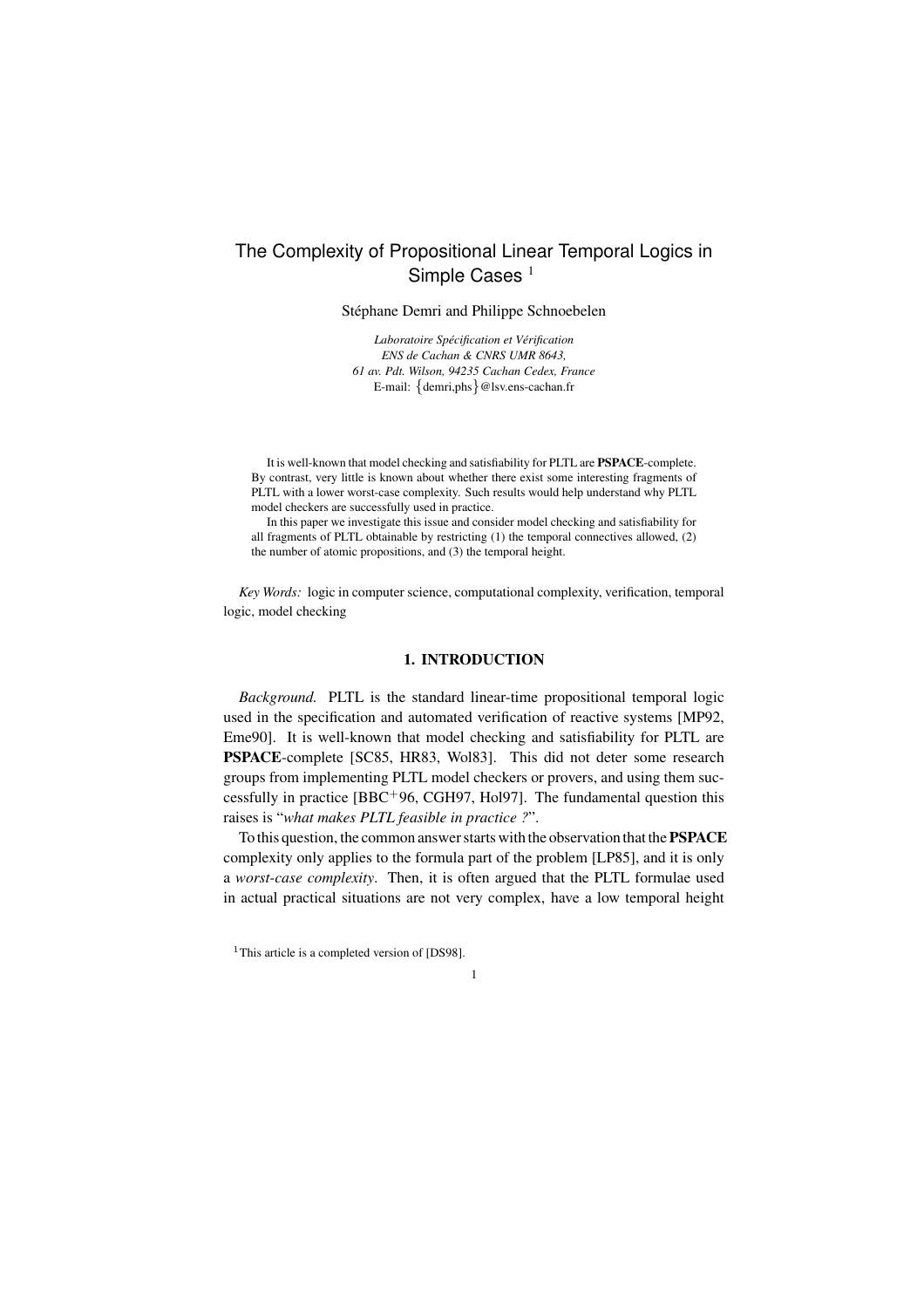(number of nested temporal connectives) and are mainly boolean combinations of simple eventuality, safety, responsiveness, fairness, ... properties.

Certainly the question calls for a systematic theoretical study, aiming at turning the above answers into formal theorems and helping understand the issue at hand. If we consider for example SAT, the famous Boolean Satisfiability problem, there are current in-depth investigations of tractable subproblems (e.g., [Dal96, FV98]). Regarding PLTL, we know of no systematic study of this kind in the literature. This is all the more surprising when considering the wide use of PLTL model checkers for reactive systems.

*Our objectives.* In this article, we develop a systematic study, looking for natural subclasses of PLTL formulae for which complexity decreases. The potential results are (1) a better understanding of what makes the problem **PSPACE**-hard, (2) the formal identification of classes of temporal formulae with lower complexity, called *simple cases*, (3) the discovery of more efficient algorithms for such simple cases. Furthermore, since PLTL is the most basic temporal logic, simple cases for PLTL often have corollaries for other logics.

As a starting point, we revisit the complexity questions from [SC85] when there is a bound on the number of propositions and/or on the temporal height of formulae. More precisely, let us write  $H_1, H_2, \ldots$  for an arbitrary set of lineartime combinators among  $\{\mathsf{U},\mathsf{F},\mathsf{X},\ldots\}$  and let  $\mathtt{L}_n^k(\mathsf{H}_1,\ldots)$  denote the fragment of PLTL restricted to formulae (1) only using combinators  $H_1, \ldots, (2)$  of temporal height at most  $k$ , and (3) with at most  $n$  distinct atomic propositions. In this article we measure the complexity of model checking and satisfiability for all these fragments.

The choice of this starting point is very natural, and it is relevant for our original motivations:

• For the propositional calculus and for several modal logics (K45, KD45, S5, von Wright's *logic of elsewhere*, . . .), satisfiability becomes linear-time when at most n propositions can be used (see [Hal $95$ , Dem $96$ ]). By contrast, satisfiability for K remains **PSPACE**-complete even when only one proposition is allowed. What about PLTL ?

• In practical applications, the temporal height often turns out to be at most 2 (or 3 when fairness is involved) even when the specification is quite large and combines a large number of temporal constraints. This bounded height is often invoked as a reason why PLTL model checking is feasible in practice. Can this be made formal ?

#### *Our contribution.*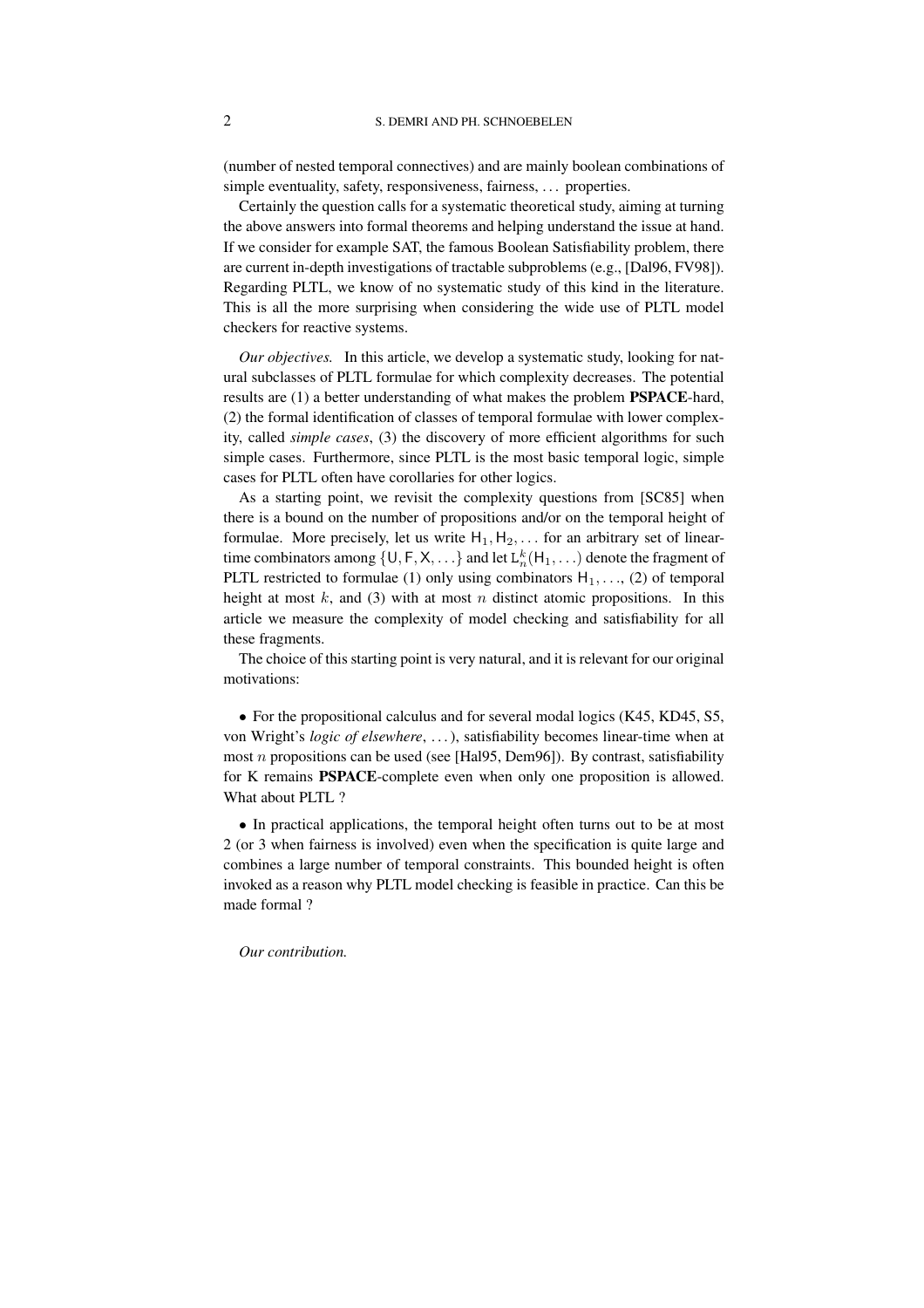1. Our first contribution is an evaluation of the computational complexity of model checking and satisfiability for all  $L_n^k(H_1, \ldots)$  fragments. A table in section 8 summarizes this.

2. We also identify new *simple cases* for which the complexity is lowered (only **NP**-complete). For these we give (non-deterministic) algorithms. We think it is worth investigating whether the ideas underlying these algorithms could help develop deterministic algorithms that perform measurably better (on the relevant *simple case*) than the usual methods. These results also have implications beyond PLTL: e.g. **NP**-completeness of PLTL without temporal nesting (Prop. 7.4) leads to a  $\Delta_2^P$  model checking algorithm for CTL<sup>+</sup> and FCTL [LMS01].

3. A third contribution is the proof techniques we develop: we show how a few logspace reductions allow to compute almost all the complexity measures we needed (only a few remaining ones are solved with ad-hoc methods). These reductions lead to a few rules of thumb (summarized in section 8) that can be used as guidelines. Additionally, some of our reductions transform well-known problems (SAT or QBF) into model checking problems for formulae with a simple structure (e.g., low temporal height) and can be used in other contexts. The second author used them for very restricted fragments of CTL+Past [LS00].

We believe that these constructions are interesting in their own right and think that the scarcity of available proofs and exercices suitable for a classroom framework is unfortunate when PLTL model checking is now widely taught in computer science curriculums.

*Related work.* It is common to find papers considering *extensions* of earlier temporal logics. The search for *fragments* with lower complexity is less common (especially works considering model checking). [EES90] investigates (very restricted) fragments of CTL (a branching-time logic) where satisfiability is polynomial-time. [KV98] studies particular PLTL formulae for which there is a linear-sized equivalent CTL formula: one of the aims is to understand when and why PLTL model checking often behaves computationally well in practice. [BK98] tries to understand why Mona performs well in practice and isolates a fragment of WS1S where the usual non-elementary blowup does not occur. [Hal95] investigates, in a systematic way, the complexity of satisfiability (*not model checking*) for various multimodal logics when the modal height or the number of atomic propositions is restricted: in fact PLTL is quite different from the more standard multimodal logics and we found it behaves differently when syntactic restrictions are enforced. In [Hem00], the complexity of fragments of modal logics is also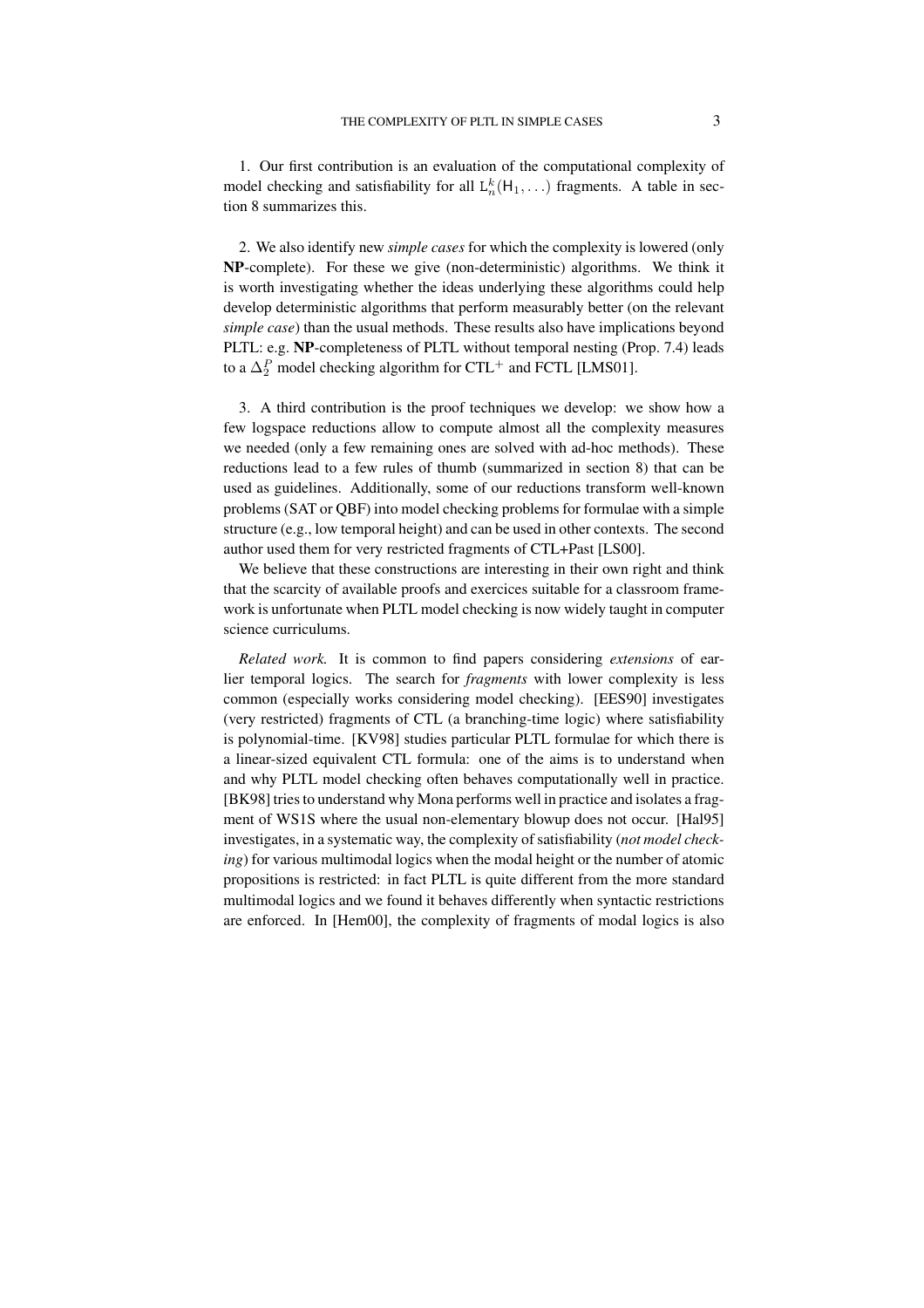studied by restricting the set of logical (boolean and temporal) operators. These fragments are mainly relevant for description logics (see, e.g., [DLNN97]).

As far as PLTL is concerned, some complexity results for some particular restricted fragments of PLTL can be found in [EL87, CL93, Spa93, DFR00] but these are not systematic studies sharing our objectives. [Har85] has a simple proof, based on a general reduction from tiling problems into modal logics, that *satisfiability* for  $L(F, X)$  is **PSPACE**-hard. In fact, the same proof (or the proofs from [Spa93, DFR00]) shows that **PSPACE**-hardness is already obtained with temporal height 2.

Finally, there is a special situation with  $L(F)$  and  $L(X)$ . These two very limited fragments of PLTL actually coincide (semantically) with, respectively, the modal logics S4.3Dum (also called S4.3.1 or D) [Bul65, Seg71, Gor94] and  $KDAlt_1$  [Seg71]. **NP**-completeness of S4.3Dum satisfiability has been first proved in  $[ON80]$  and generalized in  $[Spa93]$  to any modal logic extending the modal logic S4.3. The complexity of  $L(X)$  satisfiability is also studied in [SR99].

*Plan of the article.* Section 2 recalls various definitions we need throughout the article. Sections 3 and 4 study the complexity of PLTL fragments when the number of atomic propositions is bounded. Logspace transformations from QBF into model checking can be found in Section 5 and Section 6. Section 7 studies the complexity of PLTL fragments when the temporal height is bounded. Section 8 contains concluding remarks and provides a table summarizing the complete picture we have established about complexity for PLTL fragments.

## **2. BASIC DEFINITIONS AND RESULTS**

*Computational complexity.* We assume that the reader understands what is meant by complexity classes such as **L** (deterministic logspace), **NL** (non-deterministic logspace), **P** (polynomial-time), **NP** and **PSPACE**, see e.g. [Pap94]. Given two decision problems  $P_1$  and  $P_2$ , we write  $P_1 \leq_L P_2$  when there exists a logspace transformation (many-one reduction) from  $P_1$  into  $P_2$ . In the rest of the article, all the reductions are logspace, and by "C-hardness" we mean "logspace hardness in the complexity class  $\mathcal{C}$ ".

*Temporal logic.* We follow notations and definitions from [Eme90]: PLTL is a propositional linear-time temporal logic based on a countably infinite set  $Prop =$  ${A_1, A_2, \ldots, P_1, P_2, \ldots}$  of propositional variables, the classical boolean connectives  $\top$ ,  $\neg$ ,  $\wedge$ , and the temporal operators X (next), U (until), F (sometimes). The set  $\{\varphi, \ldots\}$  of formulae is defined in the standard way, using the connectives  $\perp$ ,  $\vee$ ,  $\Rightarrow$ ,  $\Leftrightarrow$  and G (always) as abbreviations with their standard meaning. We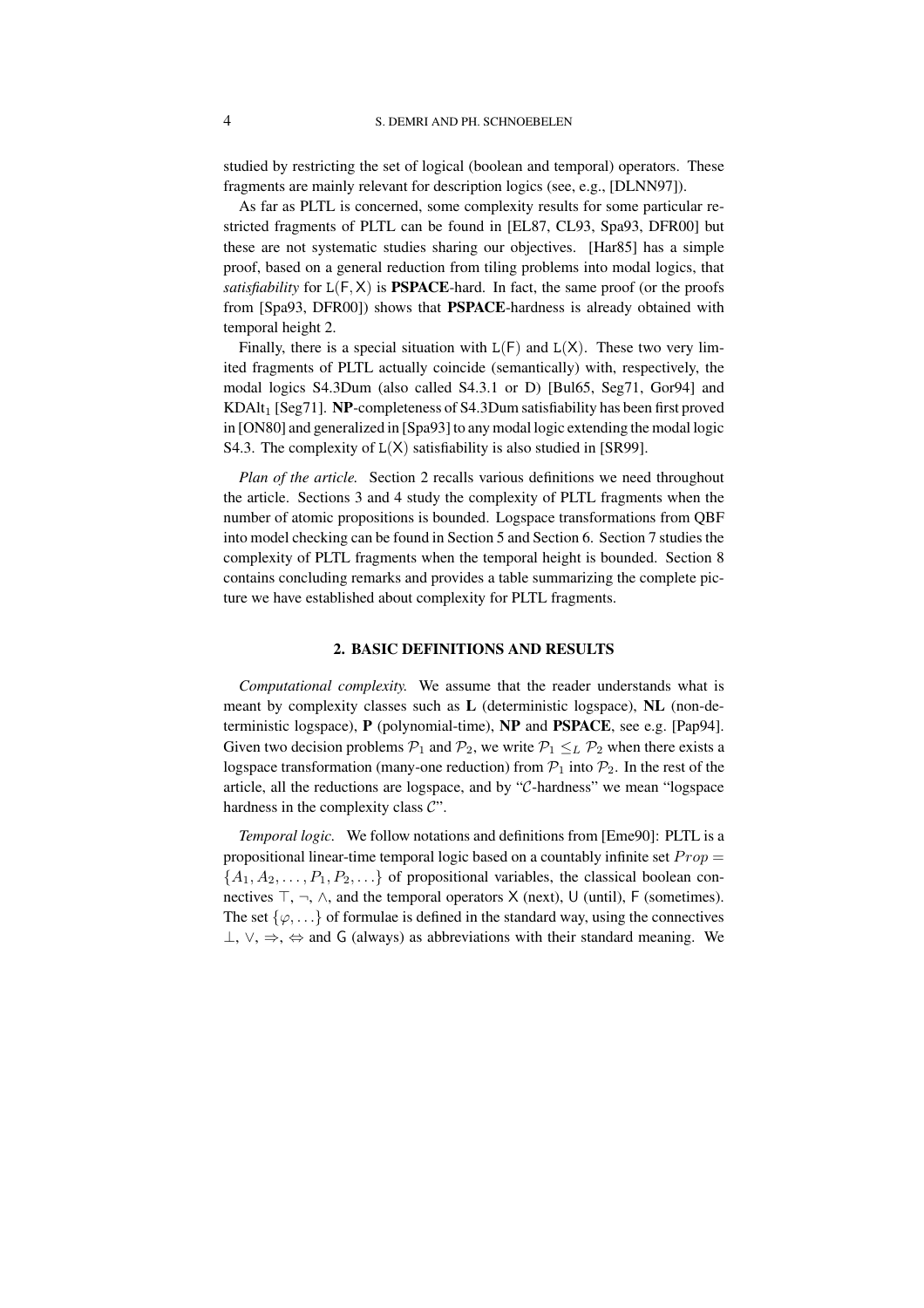let  $|\varphi|$  denote the *length* (or *size*) of the string  $\varphi$ , assuming a reasonably succinct encoding.

Following the usual notations (see, e.g., [SC85, Eme90]), we let  $L(H_1, H_2, ...)$ denote the fragment of PLTL for which only the temporal operators  $H_1, H_2, \ldots$ are allowed <sup>3</sup>. For instance  $L(U)$  is "PLTL without X", as used in [Lam83].

 $Prop(\varphi)$  denotes the set of propositional variables occurring in  $\varphi$ . The *temporal height* of  $\varphi$ , written th( $\varphi$ ), is the maximum number of nested temporal operators in  $\varphi$ . We write  $L_n^k(H_1, \ldots)$  to denote the fragment of  $L(H_1, \ldots)$  where at most  $n \geq 1$ propositions are used, and at most temporal height  $k \geq 0$  is allowed. We write nothing for n and/or k (or we use  $\omega$ ) when no bound is imposed:  $L(H_1, \ldots)$  =  $L^{\omega}_{\omega}(\mathsf{H}_1,\ldots).$ 

For example, for  $\varphi$  given as  $(A \Rightarrow XXB)U(\neg XA)$ , we have  $Prop(\varphi) = \{A, B\}$ and  $th(\varphi) = 3$  so that  $\varphi \in L_2^3(U, X)$ .

*Flat Until.* We say a PLTL formula  $\varphi$ , of the form  $\psi \cup \psi'$ , uses *flat Until* when the left-hand side,  $\psi$ , does not contain any temporal combinator (i.e.,  $\psi$  is a boolean combination of propositional variables) and we write  $\psi U^{\dagger} \psi'$  when we want to stress that this occurrence of U is flat. E.g., we sometimes write  $(AU^-B)UC$  for  $(AUB)UC.$ 

To the best of our knowledge, Dams was the first to explicitely isolate and name this restricted use of Until <sup>4</sup> and prove that  $U^-$  is less expressive than U [Dam99]. He argued that flat Until is often sufficiently expressive in practice, and hoped model checking and satisfiability would be simpler for  $U^-$  than for U. In the following, we treat  $U^-$  as if it were one more PLTL combinator, more expressive than F but less than U.

*Semantics.* A *linear-time structure* (also called a *model*) is a pair  $(S, \varepsilon)$  of an  $\omega$ -sequence  $S = s_0, s_1, \dots$  of *states*, with a mapping  $\varepsilon : \{s_0, s_1, \dots\} \to 2^{Prop}$ labeling each state  $s_i$  with the set of propositions that hold in  $s_i$ . We often only write  $S$  for a structure, and use the fact that a structure  $S$  can be viewed as an infinite string of subsets of Prop. Let S be a structure,  $i \in \mathbb{N}$  a position, and  $\varphi$  a PLTL formula. The satisfiability relation  $\models$  is inductively defined as follows (we omit the usual conditions for the propositional connectives):

- $S, i \models A \stackrel{\text{def}}{\Leftrightarrow} A \in \varepsilon(s_i)$  (when  $A \in Prop$ );
- $S, i \models \mathsf{X} \varphi \stackrel{\text{def}}{\Leftrightarrow} S, i + 1 \models \varphi;$
- $S, i \models \textsf{F}\varphi \stackrel{\text{def}}{\Leftrightarrow} \text{ for some } j \geq i, S, j \models \varphi;$

<sup>&</sup>lt;sup>3</sup>Negations are allowed. For instance,  $L(F)$  and  $L(G)$  denote the same fragment.

<sup>4</sup>But flat fragments of temporal logics have been used in many places, e.g. [MC85, DG99, CC00].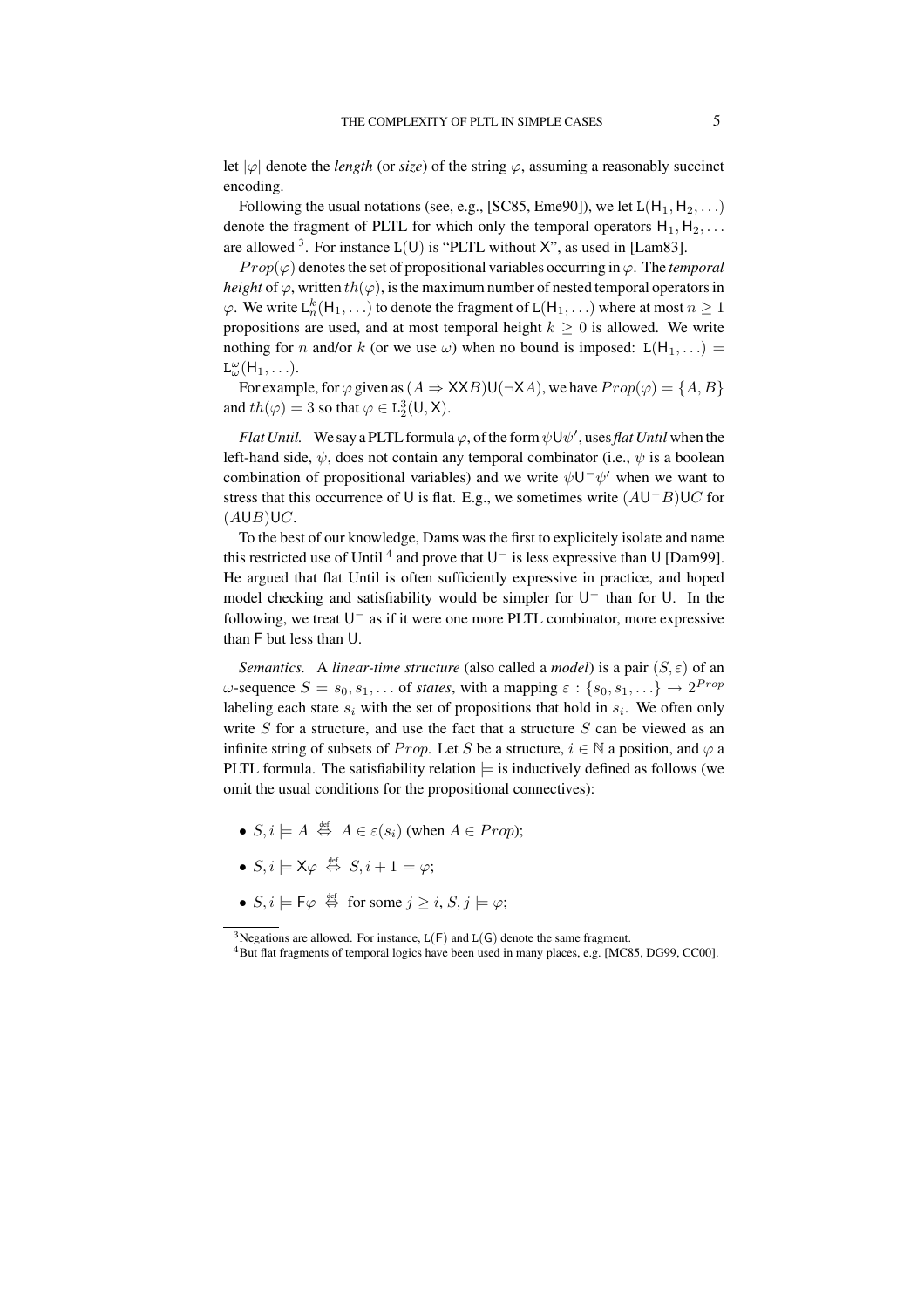•  $S, i \models \varphi \cup \psi \stackrel{\text{def}}{\Leftrightarrow}$  there is a  $j \geq i$  such that  $S, j \models \psi$  and for all  $i \leq j' < j$ ,  $S, j' \models \varphi.$ 

We write  $S \models \varphi$  when  $S, 0 \models \varphi$ .

*Satisfiability.* We say that a formula  $\varphi$  is *satisfiable* iff  $S \models \varphi$  for some S. The *satisfiability problem* for a fragment  $L(...)$ , written  $SAT(L(...))$ , is the set of all satisfiable formulae in  $L(\ldots)$ .

*Model checking.* A *Kripke structure*  $T = (N, R, \varepsilon)$  is a triple such that N is a non-empty set of *states*,  $R \subseteq N \times N$  is a total <sup>5</sup> *next-state relation*, and  $\varepsilon : N \to 2^{Prop}$  labels each state s with the (finite) set of propositions that hold in s. A *path* in T is an  $\omega$ -sequence  $S = s_0, s_1, \dots$  of states of N such that  $s_i R s_{i+1}$  for all  $i \in \mathbb{N}$ . (A path in T is a linear-time structure and a linear-time structure is a possibly infinite Kripke structure where  $R$  is a total function.) We follow [Eme90, SC85] and write  $T, s \models \varphi$  when *there exists* in  $T$  a path  $S$  starting from s such that  $S \models \varphi^6$ . The *model checking problem* for a fragment L(...), written  $MC(L(...))$ , is the set of all  $\langle T, s, \varphi \rangle$  such that  $T, s \models \varphi$  where T is finite and  $\varphi$  is in L(...). For the definition of |T|, the size of T, we use a reasonably succinct encoding of  $T = (N, R, \varepsilon)$ . In practice, it is convenient to pretend  $|T| = card(R) + card(N).$ 

*Complexity of PLTL.* As far as computational complexity is concerned we make a substantial use of the already known upper bounds:

Theorem 2.1. **[ON80, HR83, SC85]** SAT(L(F)) *and* MC(L(F)) *are* **NP***-complete.*  $SAT(L(F, X)), MC(L(F, X)), SAT(L(U))$  and  $MC(L(U))$  are **PSPACE**-complete.

As a consequence, most of our proofs establish lower bounds.

*Stuttering equivalence.* Two models are *equivalent modulo stuttering*, written  $S \approx S'$ , if they display the same sequence of subsets of Prop when repeated (consecutive) elements are seen as one element only (see [Lam83, BCG88] for a

<sup>5</sup>Only considering Kripke structures with *total* relations is a common technical simplification. Usually it has no impact on the complexity of temporal logic problems. However the "total  $R$ " assumption implies that any two states satisfy the same temporal formulae in  $L_0^{\omega}(U,X)$ , a fragment for which satisfiability is trivial. In "non-total R" frameworks there is a branching-time formula that behaves as a propositional variable. This can impact complexity: satisfiability for the fragment of K with no propositions is **PSPACE**-complete in a "non-total R" framework [Hem00], and is in **L** in a "total R" framework.

<sup>&</sup>lt;sup>6</sup>This existential formulation is well suited to complexity studies because it makes model checking closer to satisfiability. It is the dual of the definition used in verification ("all paths from s satisfy  $\varphi$ "), so that all complexity results for model checking can be easily translated, modulo duality, between the two formulations.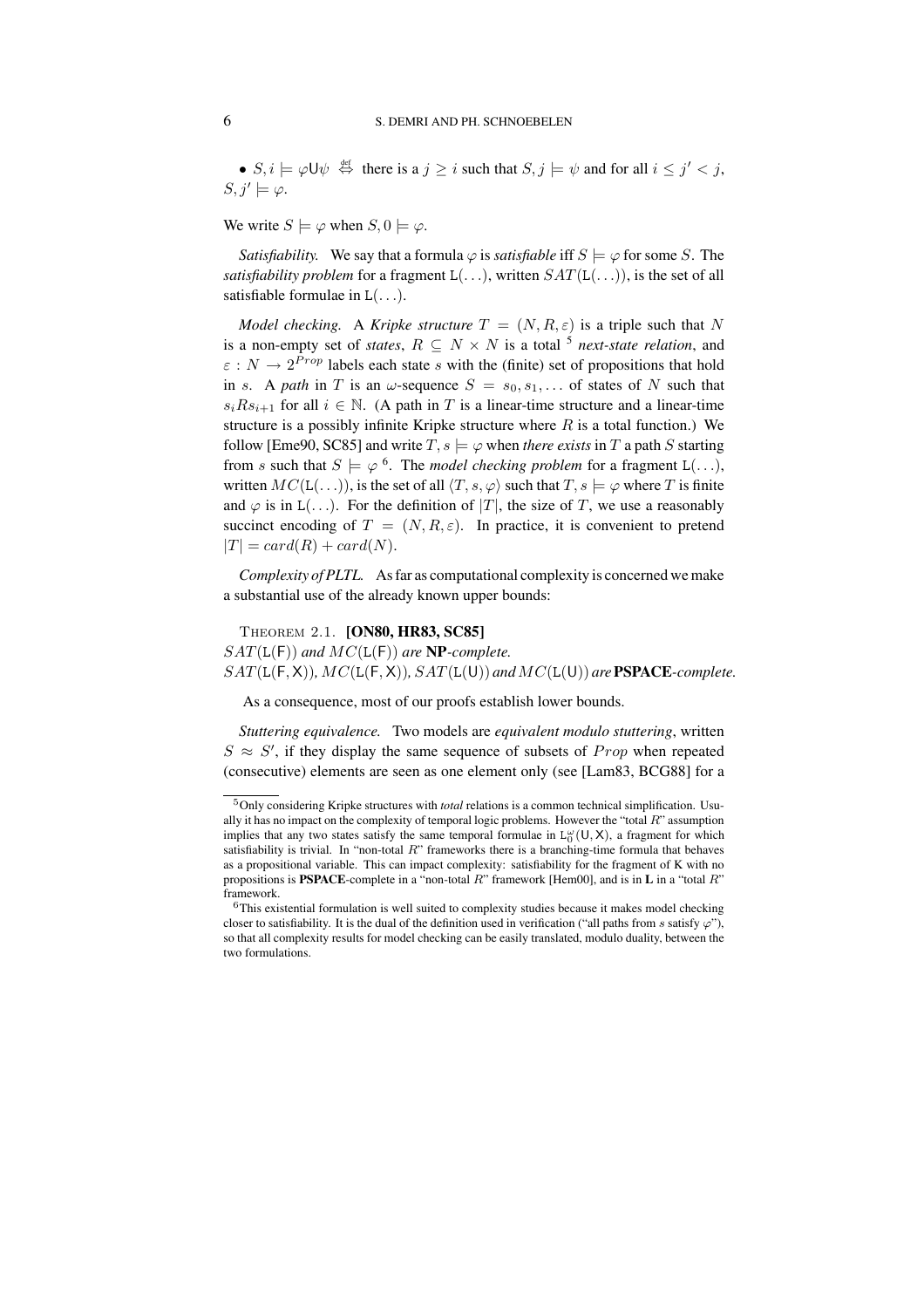formal definition). Lamport argued that one should not distinguish between stutterequivalent models and he advocated prohibiting  $X$  in high-level specifications since

THEOREM 2.2. **[Lam83]**  $S \approx S'$  iff  $S$  and  $S'$  satisfy the same  $L(U)$  formulae.

#### **3. BOUNDING THE NUMBER OF ATOMIC PROPOSITIONS**

In this section we evaluate the complexity of satisfiability and model checking when the number of propositions is bounded, i.e. for fragments  $L_n(\ldots)$ .

When the number of propositions is bounded, satisfiability can be reduced to model checking:

PROPOSITION 3.1. Let  $H_1, \ldots$  be a non-empty set of PLTL temporal combi*nators. Then for any*  $n \in \mathbb{N}$ ,  $SAT(L_n(H_1, ...)) \leq_L MC(L_n(H_1, ...)).$ 

*Proof.* Take  $\varphi \in L_n(H_1, \ldots)$  such that  $Prop(\varphi) \subseteq \{A_1, \ldots, A_n\}$ . Let  $T =$  $(N, R, \varepsilon)$  be the Kripke structure where  $N \stackrel{\text{def}}{=} 2^{\{A_1, ..., A_n\}}$  is the set of all  $2^n$ valuations,  $R \stackrel{\text{def}}{=} N \times N$  relates any two states, and for all  $s \in N$ , s is its own valuation:  $\varepsilon(s) \stackrel{\text{def}}{=} s$ . One can see that  $\varphi$  is satisfiable iff there is a  $s \in N$  s.t.  $T, s \models \varphi$ . For a many-one reduction, we pick any  $s_0 \in N$  and use

$$
(\exists s \in N, T, s \models \varphi) \text{ iff } T, s_0 \models \mathsf{X}\varphi \text{ iff } T, s_0 \models \mathsf{F}\varphi.
$$

The reduction is logspace since *n*, and then  $|T|$ , are constants.

Prop. 3.1 is used extensively in the rest of the article. Note that the reduction does not work for an *empty* set of combinators, as could be expected since  $SAT(L()$ is **NP**-complete while  $MC(L))$  amounts to evaluating a boolean expression and is in  $L$  [Lyn77]. Also, Prop. 3.1 holds when n is bounded and should not be confused with the reductions from model checking into satisfiability where one uses additional propositions to encode the structure of  $T$  into a temporal formula (used in, e.g., [SC85, Eme90]).

### **3.1. PSPACE-hardness with few propositions**

The next two propositions show that, for model checking problems,  $n$  propositional variables can be encoded into only two if U is allowed, and into only one one if F and X are allowed.

PROPOSITION 3.2.  $MC(L(H_1, \ldots)) \leq_L MC(L_2(U))$  *for any set*  $H_1, \ldots$  *of PLTL temporal operators.*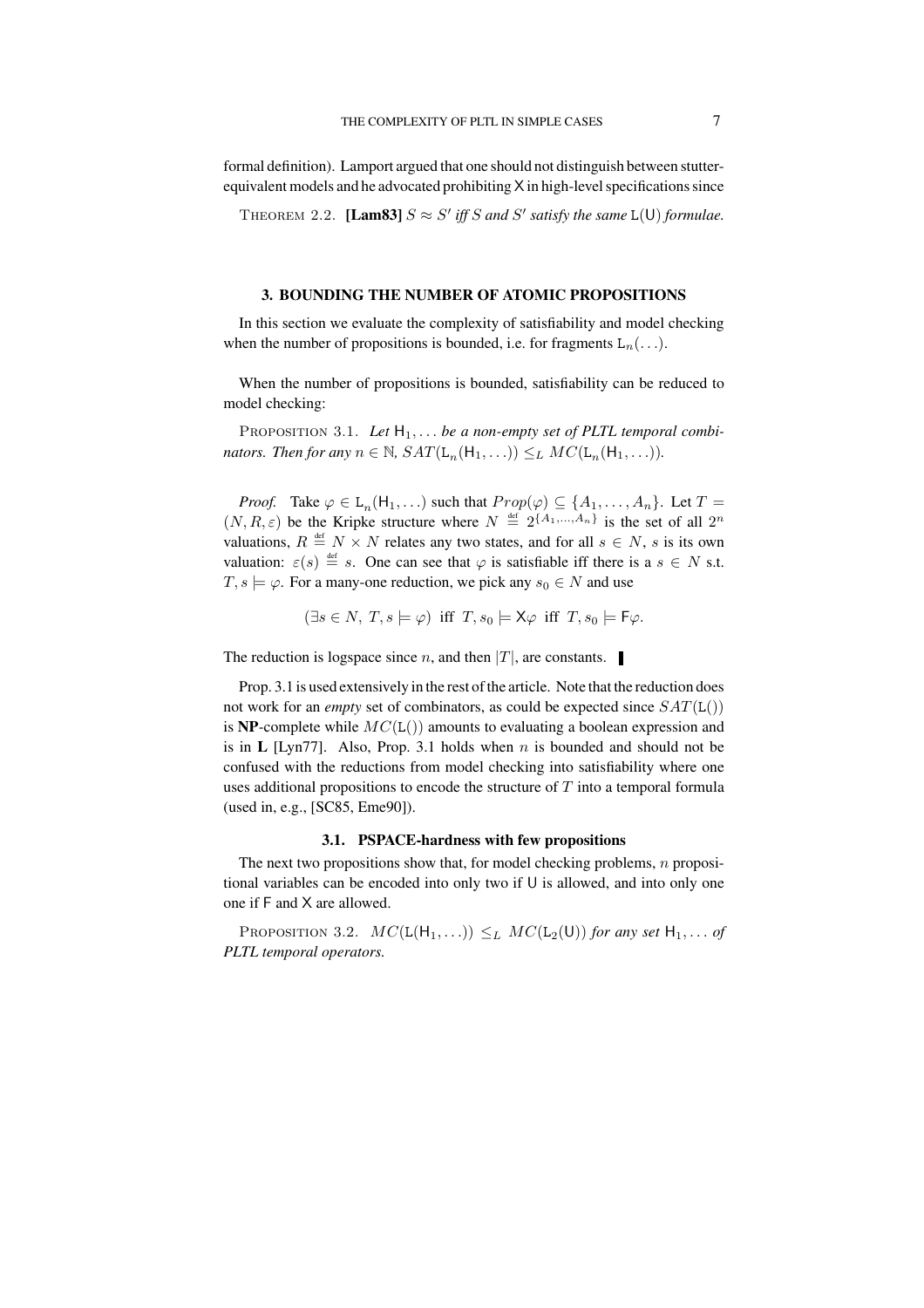*Proof.* With a Kripke structure  $T = (N, R, \varepsilon)$  and a formula  $\varphi \in L(H_1, \ldots)$ such that  $Prop(\varphi) = \{P_1, \ldots, P_n\}$ , we associate a Kripke structure  $D_n(T) \stackrel{\text{def}}{=}$  $(N', R', \varepsilon')$  over  $Prop' = \{A, B\}$  given by

$$
N' \stackrel{\text{def}}{=} \{ \langle s, i \rangle \mid s \in N, 1 \le i \le 2n + 2 \}
$$

$$
\langle s, i \rangle R' \langle s', i' \rangle \stackrel{\text{def}}{\Leftrightarrow} \begin{cases} s = s' \text{ and } i' = i + 1, \text{ or} \\ sRs' \text{ and } i = 2n + 2 \text{ and } i' = 1, \end{cases}
$$

$$
\varepsilon'(\langle s, 1 \rangle) \stackrel{\text{def}}{=} \{A, B\}, \qquad \varepsilon'(\langle s, 2j + 1 \rangle) \stackrel{\text{def}}{=} \{A\}, \qquad \varepsilon'(\langle s, 2j + 2 \rangle) \stackrel{\text{def}}{=} \begin{cases} \{B\} \text{ if } P_j \in \varepsilon(s), \\ \text{otherwise.} \end{cases}
$$

where  $j = 1, \ldots, n$ . Fig. 1 displays an example. Here alternations between A and



**FIG. 1.**  $T$  and  $D_3(T)$  – An example

 $\neg A$  in  $D_n(T)$  define visible "slots", the  $\langle s, 2j + 2 \rangle$ 's, that are used to encode the truth value of the propositional variables: B in the *i*-th slot encodes that  $P_i$  holds. Define  $At_D \stackrel{\text{def}}{=} A \wedge B$ , and let  $Alt_n^k$  for  $k = 0, \ldots, n$  be given by

$$
Alt^0_n \stackrel{\text{\tiny def}}{=} At_D \hspace{1cm} Alt^{{k+1}}_n \stackrel{\text{\tiny def}}{=} \neg B \wedge A \wedge \bigg( A{\mathsf U}^-\Big(\neg A \wedge \big(\neg A{\mathsf U}^-At^k_n\big)\Big)\bigg).
$$

 $At_D$  is satisfied in  $D_n(T)$  at all  $\langle s, j \rangle$  with  $j = 1$  and only there.  $\mathcal{A}lt_n^k$  expresses the fact that there remain  $k$  " $A - A$ " alternations before the next state satisfying  $At_D.$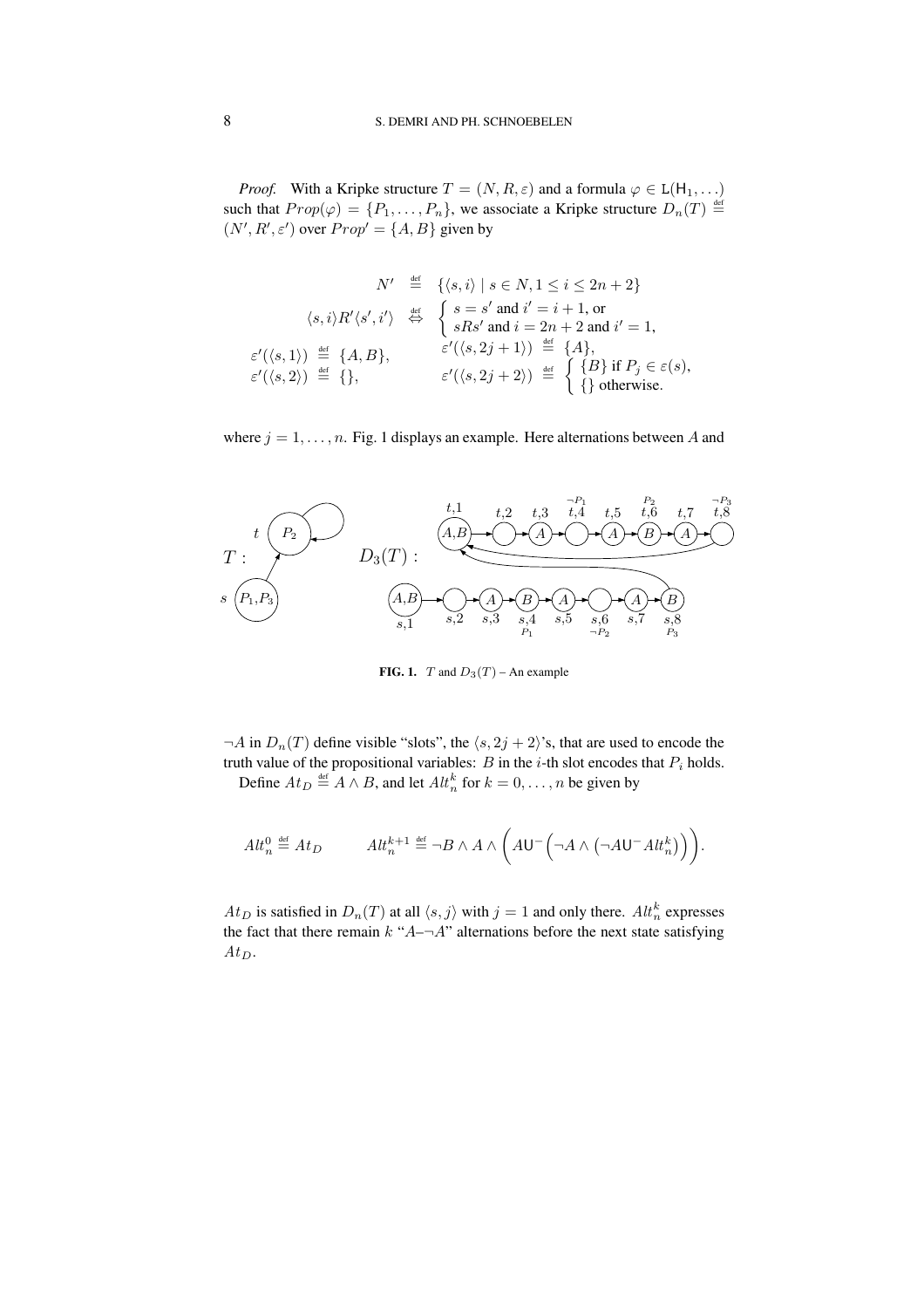We now translate formulae over T into formulae over  $D_n(T)$  via the following inductive definition:

$$
D_n(P_i) \stackrel{\text{def}}{=} AU^- \Big( \neg At_D \land \neg At_D \cup \neg (Alt_n^{n+1-i} \land AU^-B) \Big);
$$
  
\n
$$
D_n(\varphi \land \varphi') \stackrel{\text{def}}{=} D_n(\varphi) \land D_n(\varphi');
$$
  
\n
$$
D_n(\neg \varphi) \stackrel{\text{def}}{=} \neg D_n(\varphi);
$$
  
\n
$$
D_n(\mathsf{X}\varphi) \stackrel{\text{def}}{=} At_D \cup \neg (\neg A \land \neg B \land (\neg At_D \cup \neg (At_D \land D_n(\varphi))) ;
$$
  
\n
$$
D_n(\mathsf{F}\varphi) \stackrel{\text{def}}{=} \mathsf{F}(At_D \land D_n(\varphi));
$$
  
\n
$$
D_n(\varphi \cup \varphi') \stackrel{\text{def}}{=} (At_D \Rightarrow D_n(\varphi)) \cup (At_D \land D_n(\varphi')).
$$

This gives the reduction we need since

for any 
$$
s \in N
$$
:  $T$ ,  $s \models \varphi$  iff  $D_n(T)$ ,  $\langle s, 1 \rangle \models D_n(\varphi)$ .

Clearly the construction of  $D_n(T)$  can be done in space  $\mathcal{O}(\log(|T|+|\varphi|))$  and the construction of  $D_n(\varphi)$  can be done in space  $\mathcal{O}(\log |\varphi|)$ .

Observe that  $D_n(\varphi) \in L_2(\mathsf{U}^-)$  when  $\varphi \in L(\mathsf{F}, \mathsf{X})$ . Combining with Theorem 2.1 we obtain

COROLLARY 3.1.  $MC(L_2(U^-))$  is **PSPACE**-complete.

PROPOSITION 3.3.  $MC(L(H_1, \ldots)) \leq_L MC(L_1(X, H_1, \ldots))$  *for any set*  $H_1, \ldots$ *of PLTL temporal operators.*

*Proof.* With a Kripke structure  $T = (N, R, \varepsilon)$  and a formula  $\varphi \in L(H_1, \ldots)$ such that  $Prop(\varphi) = \{P_1, \ldots, P_n\}$ , we associate a Kripke structure  $C_n(T) \stackrel{\text{def}}{=}$  $(N', R', \varepsilon')$  over  $Prop' = \{A\}$ , given by

$$
N' \stackrel{\text{def}}{=} \{ \langle s, i \rangle : s \in N, \ 1 \le i \le 2n + 2 \},
$$

 $\langle s, j \rangle R' \langle s', j' \rangle \stackrel{\text{def}}{\Leftrightarrow} s = s' \text{ and } j' = j + 1, \text{ or } sRs' \text{ and } j = 2n + 2 \text{ and } j' = 1,$ 

$$
\varepsilon'(\langle s, 1 \rangle) = \varepsilon'(\langle s, 2 \rangle) \stackrel{\text{def}}{=} \{A\},
$$
  
\n
$$
\forall s \in N, \forall j = 1, ..., n: \qquad \begin{aligned}\n\varepsilon'(\langle s, 2j + 1 \rangle) & \stackrel{\text{def}}{=} \{1\}, \\
\varepsilon'(\langle s, 2j + 2 \rangle) & \stackrel{\text{def}}{=} \left\{ \begin{aligned}\n\{A\} & \text{if } P_j \in \varepsilon(s), \\
\{\text{otherwise.}\n\end{aligned}\n\right.
$$

Fig. 2 displays an example.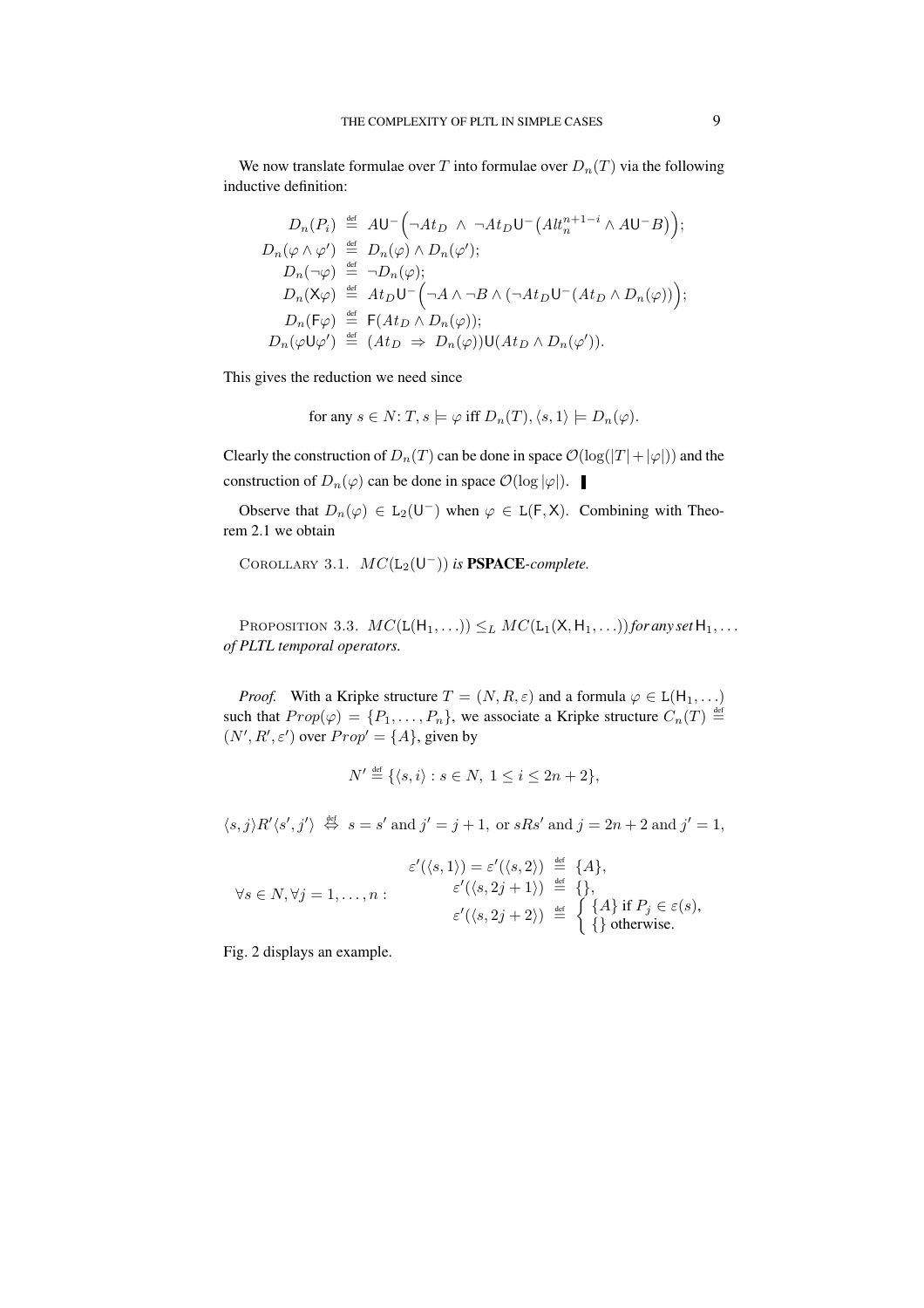

**FIG. 2.**  $T$  and  $C_3(T)$  – An example

The idea is to use  $\neg A.A$  (resp.  $\neg A.\neg A$ ) in the *i*-th slot after a A.A to encode that  $P_i$  holds (resp. does not hold). The A.A is a marker for the beginning of some s and the  $\neg A$  in a  $\langle s, 2j + 1 \rangle$  is to distinguish slots for starting a new s and slots for a  $P_i$ . We now translate formulae over T into formulae over  $C_n(T)$  via the following inductive definition:

$$
C_n(P_i) \stackrel{\text{def}}{=} X^{2i+1} A, \qquad C_n(\mathsf{X}\varphi) \stackrel{\text{def}}{=} X^{2n+2} C_n(\varphi),
$$
  
\n
$$
C_n(\varphi \wedge \varphi') \stackrel{\text{def}}{=} C_n(\varphi) \wedge C_n(\varphi'), \quad C_n(\mathsf{F}\varphi) \stackrel{\text{def}}{=} \mathsf{F}(At_C \wedge C_n(\varphi)),
$$
  
\n
$$
C_n(\neg \varphi) \stackrel{\text{def}}{=} \neg C_n(\varphi), \qquad C_n(\varphi \mathsf{U}\varphi') \stackrel{\text{def}}{=} (At_C \Rightarrow C_n(\varphi)) \mathsf{U}(At_C \wedge C_n(\varphi')).
$$

with  $At_C \stackrel{\text{def}}{=} A \wedge \overline{X}A \wedge \overline{X}^2 \neg A$ . Clearly,  $At_C$  is satisfied in  $C_n(T)$  at all  $\langle s, j \rangle$ with  $j = 1$  and only there. For any  $s \in N$ , we have  $T, s \models \varphi$  iff  $C_n(T), \langle s, 1 \rangle \models$  $C_n(\varphi)$ .

Finally, the construction of  $C_n(T)$  can be done in space  $\mathcal{O}(\log(|T|+|\varphi|))$  and the construction of  $C_n(\varphi)$  can be done in space  $\mathcal{O}(\log |\varphi|)$ .

Combining with Theorem 2.1 we obtain

COROLLARY 3.2.  $MC(L_1(F,X))$  *is* **PSPACE***-complete.* 

Similar results exist for satisfiability problems:

Proposition 3.4. *For* H1, . . . *a set of PLTL temporal operators,*  $(1)$   $SAT(L(H_1, \ldots)) \leq_L SAT(L_2(U))$ *, and* (2)  $SAT(L(H_1, ...)) \leq_L SAT(L_1(F, X, H_1, ...)).$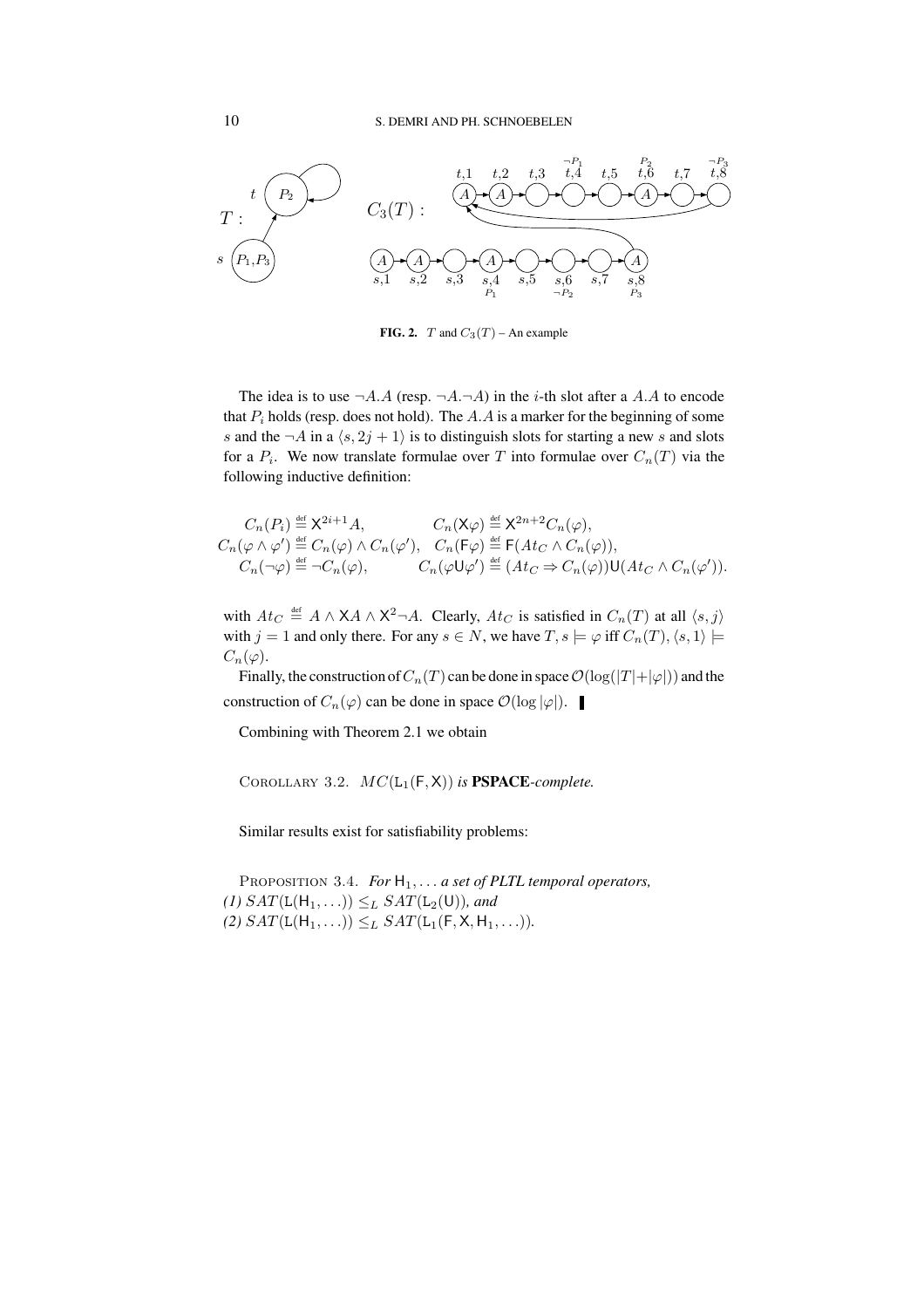*Proof.* (1) Let  $\varphi \in L(H_1, \ldots)$  be such that  $Prop(\varphi) = \{P_1, \ldots, P_n\}$ . Let  $\psi'_n$ be the formula

$$
\psi'_n \stackrel{\text{def}}{=} At_D \land G(\neg A \Rightarrow (B \Rightarrow BU^-A) \land (\neg B \Rightarrow \neg BU^-A))
$$

$$
\land G\bigg[At_D \Rightarrow At_DU^-(\neg A \land \neg B \land ((\neg A \land \neg B)U^-At_n^n))\bigg].
$$

 $\psi'_n$  describes the shape of models that have the form of some  $D_n(S)$ . More formally, one can show that for any model  $S$ ,  $D_n(S) \models \psi'_n$  and for any  $S'$  over  $\{A, B\}$ , if  $S' \models \psi'_n$  then there exists a (unique) S such that  $S' \approx D_n(S)$ . Then an L<sub>n</sub>(H<sub>1</sub>, ...) formula  $\varphi$  is satisfiable iff the L<sub>2</sub>(U, H<sub>1</sub>, ...) formula  $\psi'_n \wedge D_n(\varphi)$ is satisfiable. We already know that  $D_n(\varphi)$  can be built in space  $\mathcal{O}(\log |\varphi|)$ . Moreover,  $\psi'_n$  can be also built in space  $\mathcal{O}(\log |\varphi|)$  since we already know that  $Alt_n^n$  can be built in space  $\mathcal{O}(\log n)$  which is *a fortiori* in space  $\mathcal{O}(\log |\varphi|)$ .

(2) Let  $\varphi \in L(H_1,...)$  such that  $Prop(\varphi) = \{P_1,...,P_n\}$ . Let  $\psi_n$  be the formula

$$
\psi_n \stackrel{\text{\tiny def}}{=} At_C \wedge \mathsf{G}\Big(At_C \ \Rightarrow \ \big( \mathsf{X}^{2n+2}At_C \wedge \bigwedge_{j=1}^n \mathsf{X}^{2j} \neg A \big) \Big).
$$

 $\psi_n$  describes the shape of models of the form  $C_n(S)$ : for any model  $S, C_n(S)$   $\models$  $\psi_n$  and for any S' over  $\{A\}$  if  $S' \models \psi_n$  then there exists a (unique) S such that S' is (isomorphic to)  $C_n(S)$ . Then the L<sub>n</sub>(H<sub>1</sub>, ...) formula  $\varphi$  is satisfiable iff the L<sub>1</sub>(F, X, H<sub>1</sub>, ...) formula  $\psi_n \wedge C_n(\varphi)$  is satisfiable. We already know that  $C_n(\varphi)$ can be built in space  $\mathcal{O}(\log |\varphi|)$ . Moreover,  $\psi_n$  can be also built in space  $\mathcal{O}(\log |\varphi|)$ since we need to count until n which requires space in  $\mathcal{O}(\log n)$ . So, computing  $\psi_n \wedge C_n(\varphi)$  requires space in  $\mathcal{O}(\log |\varphi|)$ .

Since  $\psi'_n$  is a L<sub>2</sub>(U<sup>-</sup>) formula, the proof of Proposition 3.4 also shows that  $SAT(L(F, X)) \leq_L SAT(L_2(U^-))$ . Combining with Theorem 2.1, we get

COROLLARY 3.3.  $SAT(L_2(U^-))$  and  $SAT(L_1(F, X))$  are **PSPACE***-complete.* 

## **3.2. NP-hardness with few propositions**

We now show that  $MC(L_2(F))$  and  $SAT(L_2(F))$  are **NP**-hard using Prop. 3.1 and

PROPOSITION 3.5.  $SAT(L_{\omega}^{0}()) \leq_L SAT(L_2(F))$ .

*Proof.* We consider structures on  $Prop = \{A, B\}$ . Say S has n A-alternations iff there exist positions  $0 = i_1 < i'_1 < i_2 < i'_2 < \cdots < i_{n+1} < i'_{n+1} = \omega$  such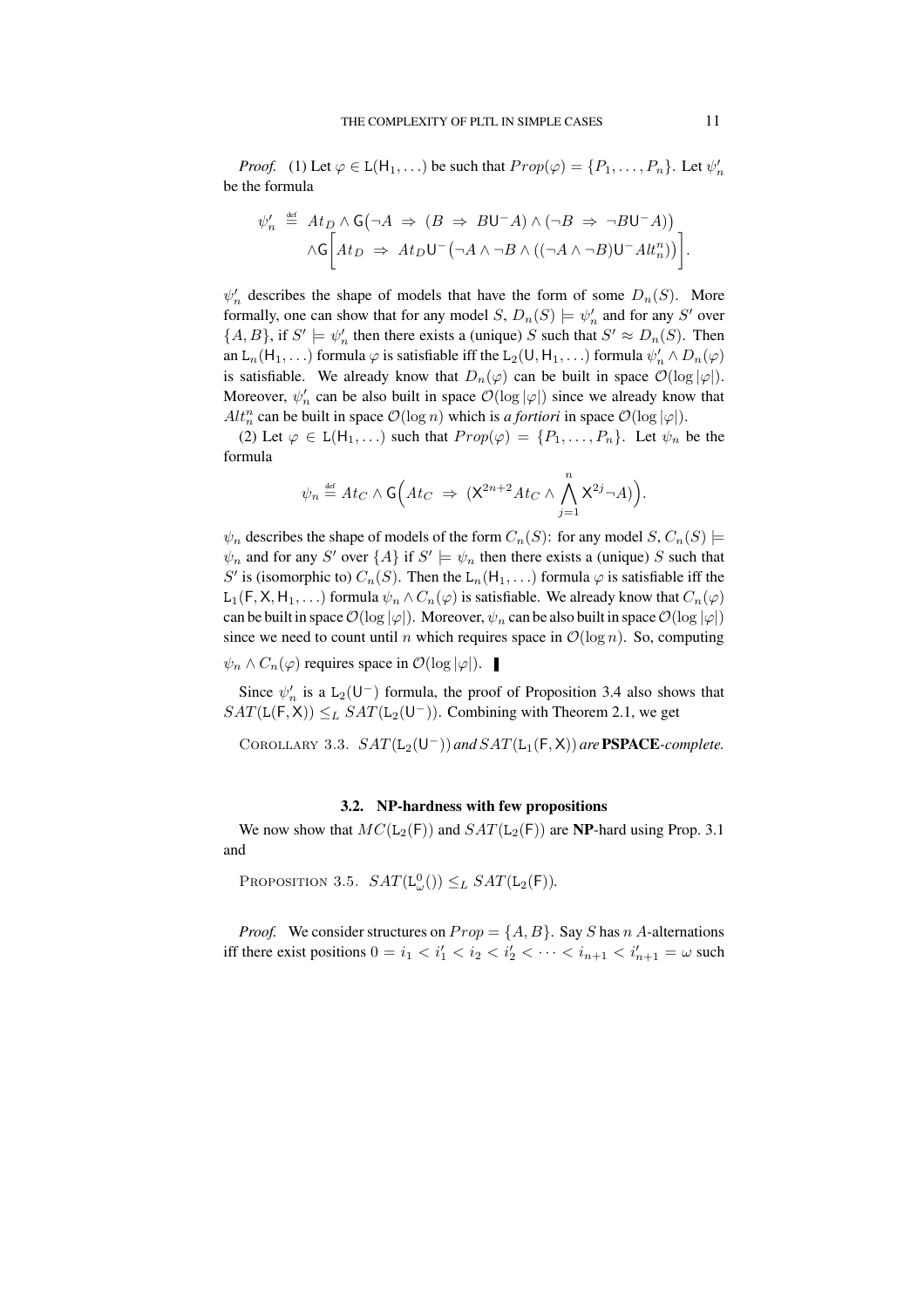that  $S, j \models \neg A$  iff  $i'_k \leq j < i_{k+1}$  for some k. Hence S contains an alternation of 2n consecutive non-empty segments : A holds in the first and all odd-numbered segments, A does not hold in even-numbered segments. Then there is an infinite suffix where A holds continually.

Let us define the following formulae:

- $\bullet \varphi_0 \stackrel{\text{\tiny def}}{=} \mathsf{G}(\neg A \vee \mathsf{G} A) \wedge \mathsf{F} A;$
- $\bullet \ \varphi_0[\varphi]\stackrel{\scriptscriptstyle\rm def}{=} \top; \varphi_1[\varphi]\stackrel{\scriptscriptstyle\rm def}{=} A\wedge \mathsf{F}(\neg A\wedge \varphi);$
- $\bullet \ \varphi_{i+1}[\varphi] \stackrel{\scriptscriptstyle{\mathsf{def}}}{=} \varphi_1[\mathsf{F} \varphi_i[\varphi]],$  for  $i \geq 1$ .

One can check that  $\varphi_n[\varphi_0], n \geq 1$ , expresses that a structure has  $n'$  A-alternations for some  $n' \geq n$ . Thus

$$
\psi_n \stackrel{\text{\tiny def}}{=} \varphi_n[\varphi_0] \land \neg \varphi_{n+1}[\varphi_0]
$$

is a formula with size in  $\mathcal{O}(n)$ , stating that the model S has exactly n A-alternations. An A-alternation is a segment composed of an A-segment followed by an  $\neg A$ segment. For  $l \in \{A, \neg A\}$ , an *l*-segment is a (non-empty) finite sequence of states where *l* holds true. Generally,  $\varphi_n[\psi]$  expresses that there is  $n' \geq n$  such that  $\psi$ holds at some state belonging to the  $n'$ th A-alternation in which  $\neg A$  also holds.

When  $S$  has exactly  $nA$ -alternations, we can view it as the encoding of a valuation  $v_S$  of  $\{P_1, \ldots, P_n\}$  by saying that  $P_k$  holds iff both B and  $\neg B$  can be found in the k-th  $\neg A$ -segment in S. Formally,  $v_S(P_k) \stackrel{\text{def}}{=} \top$  iff there exist  $i'_k \leq j, j' < i_{k+1}$  with  $S, j \models B$  and  $S, j' \models \neg B$ .

We now encode a propositional formula  $\theta$  over  $\{P_1, \ldots, P_n\}$  into  $f_n(\theta)$ , an  $L(F)$ -formula with

$$
f_n(P_i) \stackrel{\text{\tiny def}}{=} \varphi_i[B \wedge \mathsf{F} \varphi_{n-i}[\varphi_0]] \wedge \varphi_i[\neg B \wedge \mathsf{F} \varphi_{n-i}[\varphi_0]]
$$

and the obvious homomorphic rules for  $\land$  and  $\neg$ . One can see that, for S with n A-alternations,  $v_S \models \theta$  iff  $S \models f_n(\theta)$ , so that  $\theta$  is satisfiable iff  $f_n(\theta) \wedge \psi_n$  is satisfiable.

The proof is completed by checking that  $f_n(\theta) \wedge \psi_n$  is an  $\mathtt{L}_2^\omega(\mathsf{F})$ -formula that can be computed from  $\theta$  in space  $\mathcal{O}(\log |\theta|)$ .

The transformation from 3SAT into  $MC(L(F))$  in [SC85] only uses formulae of temporal height 1. Here we provide a logspace transformation from 3SAT into  $MC(L(F))$  using only formulae with two different propositional variables.

PROPOSITION 3.6.  $3SAT \leq_L MC(\mathsf{L}_2^{\omega}(\mathsf{F}))$ .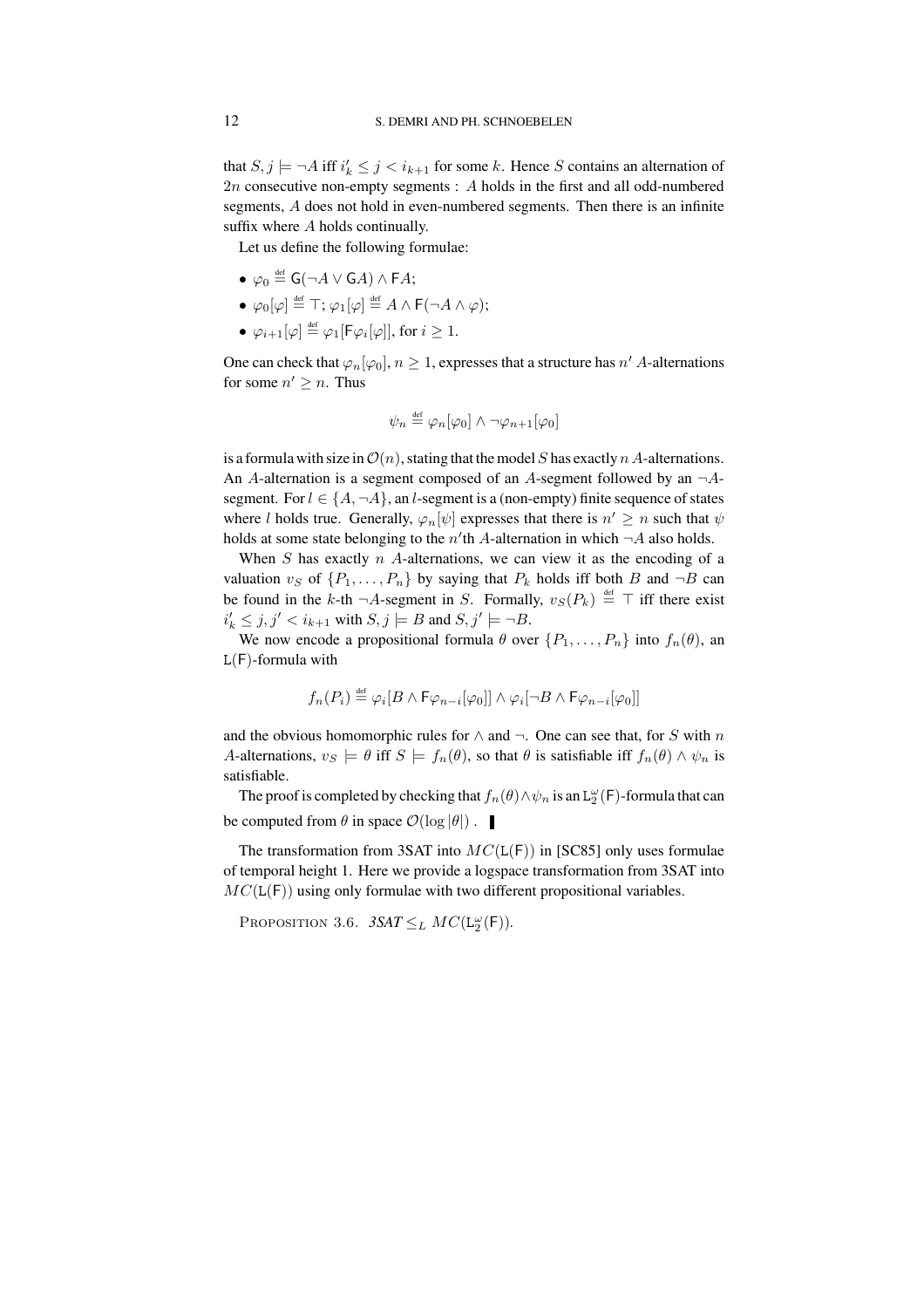*Proof.* Consider an instance  $\mathcal I$  of 3SAT.  $\mathcal I$  is a conjunction  $\bigwedge_{i=1}^m C_i$  of clauses, where each  $C_i$  is some disjunction  $\bigvee_{j=1}^{3} l_{i,j}$  of literals, where each  $l_{i,j}$  is a propositional variable  $x_{r(i,j)}$  or the negation  $\neg x_{r(i,j)}$  of a propositional variable from  $X = \{x_1, \ldots, x_n\}$ . W.l.o.g. we assume that  $n \leq 3 \times m$  and that, for any i, the  $r(i, j)$  for  $1 \leq j \leq 3$  are all distinct.

We consider the structure  $T_n$  labeled with propositions A and B as in Figure 3. Observe that  $T_n$  only depends on n, the number of different boolean variables occuring in  $\mathcal{I}$ .



**FIG. 3.** The structure  $T_n$ 

With a path S from  $s_0$ , we associate a valuation  $v_S \in \{\top, \bot\}^X$ : if S visits  $t_r$ (resp.  $u_r$ ), we let  $v_S(x_r) \stackrel{\text{def}}{=} \top$  (resp.  $v_S(x_r) \stackrel{\text{def}}{=} \bot$ ). Symmetrically, any valuation v is  $v<sub>S</sub>$  for a unique path S in  $T<sub>n</sub>$ .

For  $i = 1, \ldots, m$  we define  $\varphi_i^0$ , an L(F) formula stating that  $v_S$  does not satisfy clause  $C_i$ . This is done in several steps: define

$$
\varphi_i^{n+1} \stackrel{\text{def}}{=} \neg \mathsf{F}(A \lor B)
$$

and, for  $r = 1, \ldots, n$ , define inductively

$$
\varphi_i^r \stackrel{\text{def}}{=} \n\begin{cases}\n\lnot(A \lor B) \land \mathsf{F}(B \land \mathsf{F}\varphi_i^{r+1}) & \text{if } l_{i,j} = x_r \text{ for some } 1 \leq j \leq 3, \\
\lnot(A \lor B) \land \mathsf{F}(A \land \mathsf{F}\varphi_i^{r+1}) & \text{if } l_{i,j} = \lnot x_r \text{ for some } 1 \leq j \leq 3, \\
\lnot(A \lor B) \land \mathsf{F}((A \lor B) \land \mathsf{F}\varphi_i^{r+1}) & \text{if no } l_{i,j} \text{ is } x_r \text{ or its negation.}\n\end{cases}
$$

Because it involves alternations between  $\neg(A\vee B)$  and  $A\vee B$ ,  $\varphi_i^r$  cannot be satisfied starting from  $s_{n-r'}$  for  $r' > r$ . Thus, if  $S \models \varphi_i^0$ , the *r*th positive occurence of A or B or  $A \vee B$  is necessarily satisfied in  $t_r$  or  $u_r$ . Hence

$$
S \models \varphi_i^0 \text{ iff } v_S \not\models C_i.
$$

Now define  $\varphi_{\mathcal{I}} \stackrel{\text{def}}{=} \bigwedge_{i=1}^m \neg \varphi_i^0$ . Then  $T_n$ ,  $s_0 \models \varphi_{\mathcal{I}}$  iff  $\mathcal{I}$  is satisfiable. Finally, both  $T_n$  and  $\varphi_{\mathcal{I}}$  can be computed in space  $\mathcal{O}(\log |\mathcal{I}|)$ .

COROLLARY 3.4.  $MC(L_2(F))$  *and*  $SAT(L_2(F))$  *are* **NP***-complete.*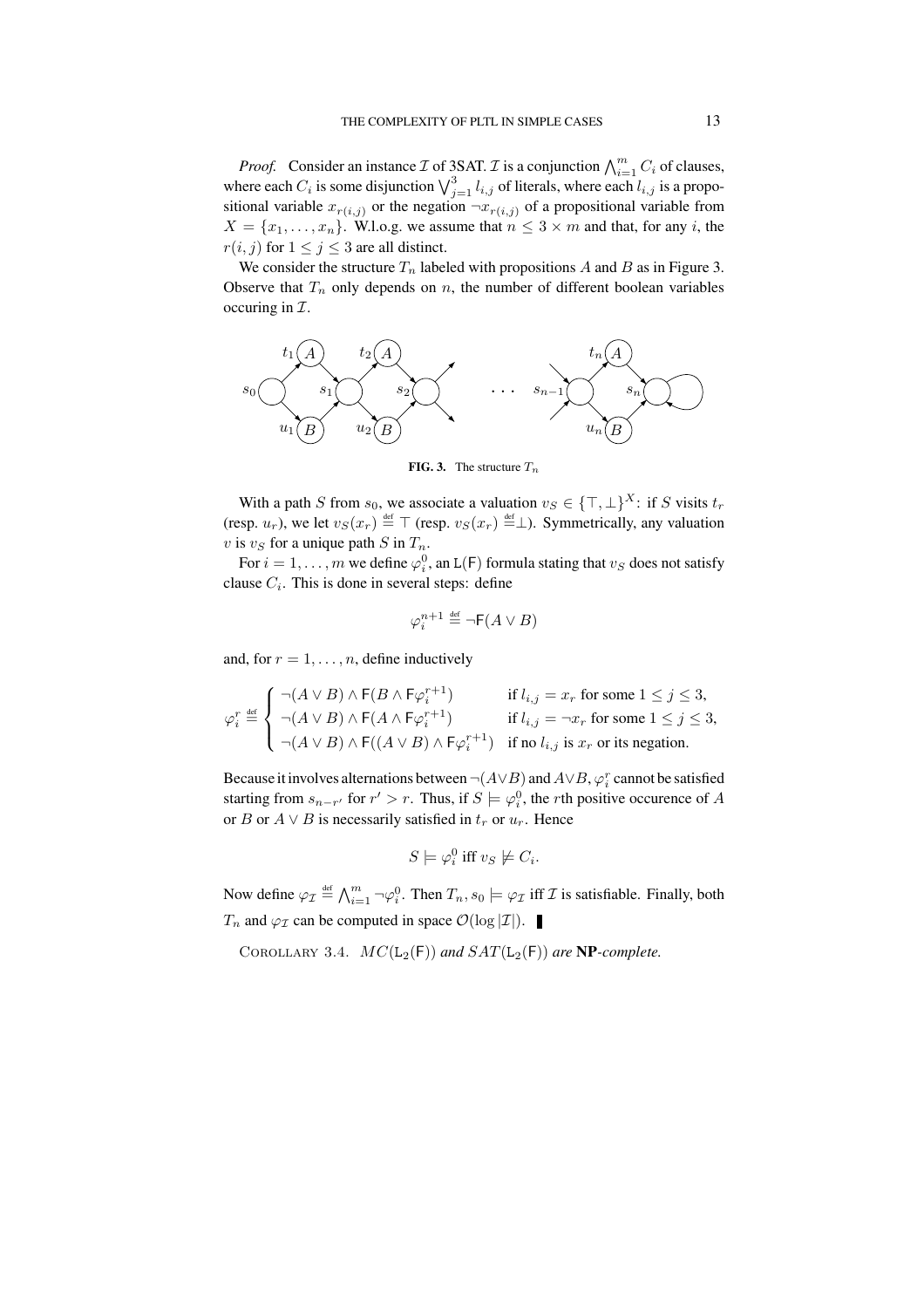## **4. FRAGMENTS WITH ONLY ONE PROPOSITION**

In this section, we give a polynomial-time algorithm for  $L_1^{\omega}(U)$  that relies on linear-sized Büchi automata.

Recall that the standard approach for PLTL satisfiability and model checking computes, for a given PLTL formula  $\varphi$ , a Büchi automaton  $\frac{7}{4}$   $\mathcal{A}_{\varphi}$  recognizing exactly the models of  $\varphi$  (the alphabet of the Büchi automaton is the set of possible valuations for the propositional variables from  $\varphi$ ).

Satisfiability of  $\varphi$  is non-emptiness of  $\mathcal{A}_{\varphi}$ . Checking whether a path in some T satisfies  $\varphi$  is done by computing a synchronous product of T and  $\mathcal{A}_{\varphi}$  and checking for non-emptiness of the resulting system (a larger Büchi automaton) This method was first presented in [WVS83], where a first algorithm for computing  $A_{\varphi}$  was given.

The complexity of this approach comes from the fact that  $A_{\varphi}$  can have exponential size. Indeed, once we have  $A_{\varphi}$  the rest is easy:

LEMMA 4.1. **[Var94]** *It is possible, given a Büchi automaton A recognizing the* models of formula  $\varphi$ , and a Kripke structure T, to say in non deterministic *space*  $\mathcal{O}(\log|T| + \log|\mathcal{A}|)$  *whether there is a computation in* T *accepted by* A.

From these remarks, it easily follows that fragments of PLTL will have low complexity if the corresponding  $A_{\varphi}$  are small.

# **4.1.** The fragment  $L_1^{\omega}(U)$

Here we consider a single proposition:  $Prop = \{A\}$ . Any linear model is equivalent, modulo stuttering, to one of the following: for  $n \in \mathbb{N}$ 

$$
\begin{array}{lll}\nS_{1}^{n} & \stackrel{\text{def}}{=} & (A, \neg A)^{n}.A^{\omega}, & S_{2}^{n} & \stackrel{\text{def}}{=} & \neg A.(A, \neg A)^{n}A^{\omega}, & S_{3}^{n} & \stackrel{\text{def}}{=} & (A, \neg A)^{\omega}, \\
S_{4}^{n} & \stackrel{\text{def}}{=} & (\neg A.A)^{n}. \neg A^{\omega}, & S_{5}^{n} & \stackrel{\text{def}}{=} & A. (\neg A.A)^{n}. \neg A^{\omega}, & S_{6}^{n} & \stackrel{\text{def}}{=} & (\neg A.A)^{\omega},\n\end{array}
$$

where  $S_3^n$  and  $S_6^n$  do not depend on n.

Now a satisfiable  $L_1^{\omega}(U, X)$  formula is satisfiable in some  $S_i^n$  with small n:

LEMMA 4.2. *For any*  $i = 1, ..., 6, \varphi \in L_1^{\omega}(U, X)$  *and*  $n \geq th(\varphi), S_i^{n+1} \models$  $\varphi$  iff  $S_i^n \models \varphi$ .

 $7$ or a Muller automaton, or an alternating Büchi automaton, or ...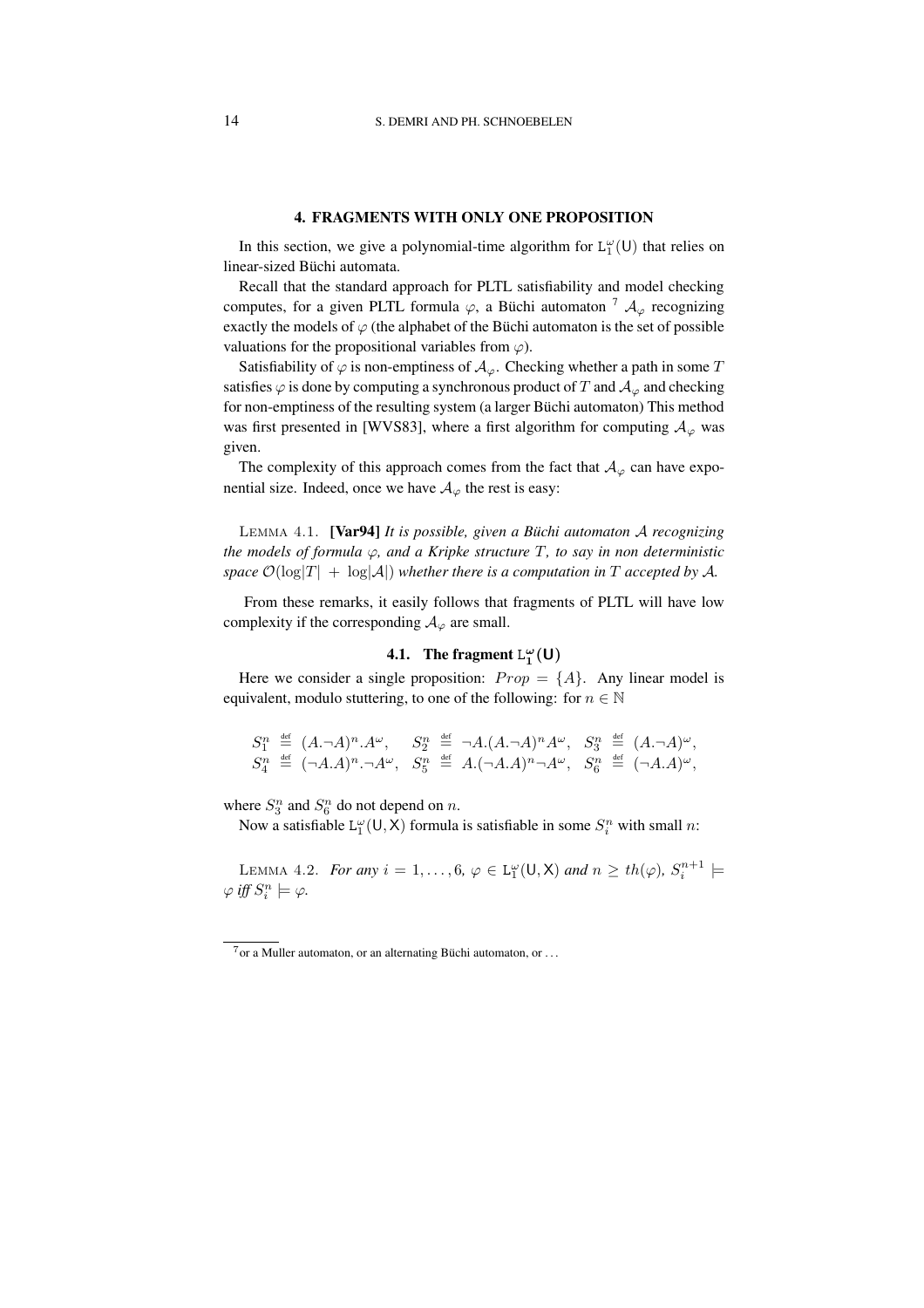*Proof.* By structural induction on  $\varphi$  and using the fact that the first suffix of a  $S_i^n$ is a  $S_j^{n'}$  with  $n-1 \leq n' \leq n$ , e.g. the first suffix of  $S_1^n$  is  $S_2^{n-1}$  (for  $n > 0$ ) and the first suffix of  $S_2^n$  is  $S_1^n$ .

Recognizing the  $S_i^n$ 's is easy:

LEMMA 4.3. *For any*  $1 \leq i \leq 6$  *and*  $n \in \mathbb{N}$ *, there exists a Büchi automaton*  $\mathcal{A}_i^{=n}$  and a Büchi automaton  $\mathcal{A}_i^{\geq n}$  s.t.  $\mathcal{A}_i^{=n}$  (resp.  $\mathcal{A}_i^{\geq n}$ ) accepts a model S iff  $S \approx S_i^n$  (resp.  $S \approx S_i^m$  for some  $m \geq n$ ).

*Furthermore, the*  $A_i^{=n}$ 's and  $A_i^{\geq n}$ 's have  $\mathcal{O}(n)$  states and can be generated uni*formly using* log n *space.*

*Proof.* We only show  $A_1^2$ ,  $A_1^{\geq 2}$  and  $A_3^{\equiv n}$  as examples (see Fig. 4.1).



FIG. 4. Büchi automata for Lemma 4.3

 $\blacksquare$ 

Combining lemmas 4.1 and 4.3, we see that the problem of deciding, given  $T$ with  $s_0$  a state, given  $n \in \mathbb{N}$  and  $1 \leq i \leq 6$ , whether there is a path S in T that starts from  $s_0$  and s.t.  $S \approx S_i^n$ , can be solved in non deterministic space  $\mathcal{O}(\log(n \times |T|))$ or in deterministic time  $\mathcal{O}(n \times |T|)$ . Similarly, the problem of deciding whether there is a path S and a  $m \ge n$  s.t.  $S \approx S_i^m$  can be solved with same complexity.

THEOREM 4.1. *Model checking for*  $L_1^{\omega}(U)$  *is in* **P**.

*Proof.* Consider a Kripke structure  $T = (N, R, \varepsilon)$  and some state  $s_0 \in N$ . If there is a path S from  $s_0$  satisfying  $\varphi \in L_1^{\omega}(U)$  then  $S \approx S_i^n$  for some  $n \in \mathbb{N}$ and some  $i = 1, ..., 6$  and  $S_i^n \models \varphi$ . Conversely, if  $S_i^n \models \varphi$  and there is a path  $S \approx S_i^n$  starting from  $s_0$ , then  $T, s_0 \models \varphi$ .

It is possible to check whether  $T$  contains such a path in polynomial-time: We consider all  $S_i^k$  for  $k < th(\varphi)$ . When  $S_i^k \models \varphi$ , seen in time  $\mathcal{O}(k.|\varphi|)$ , we check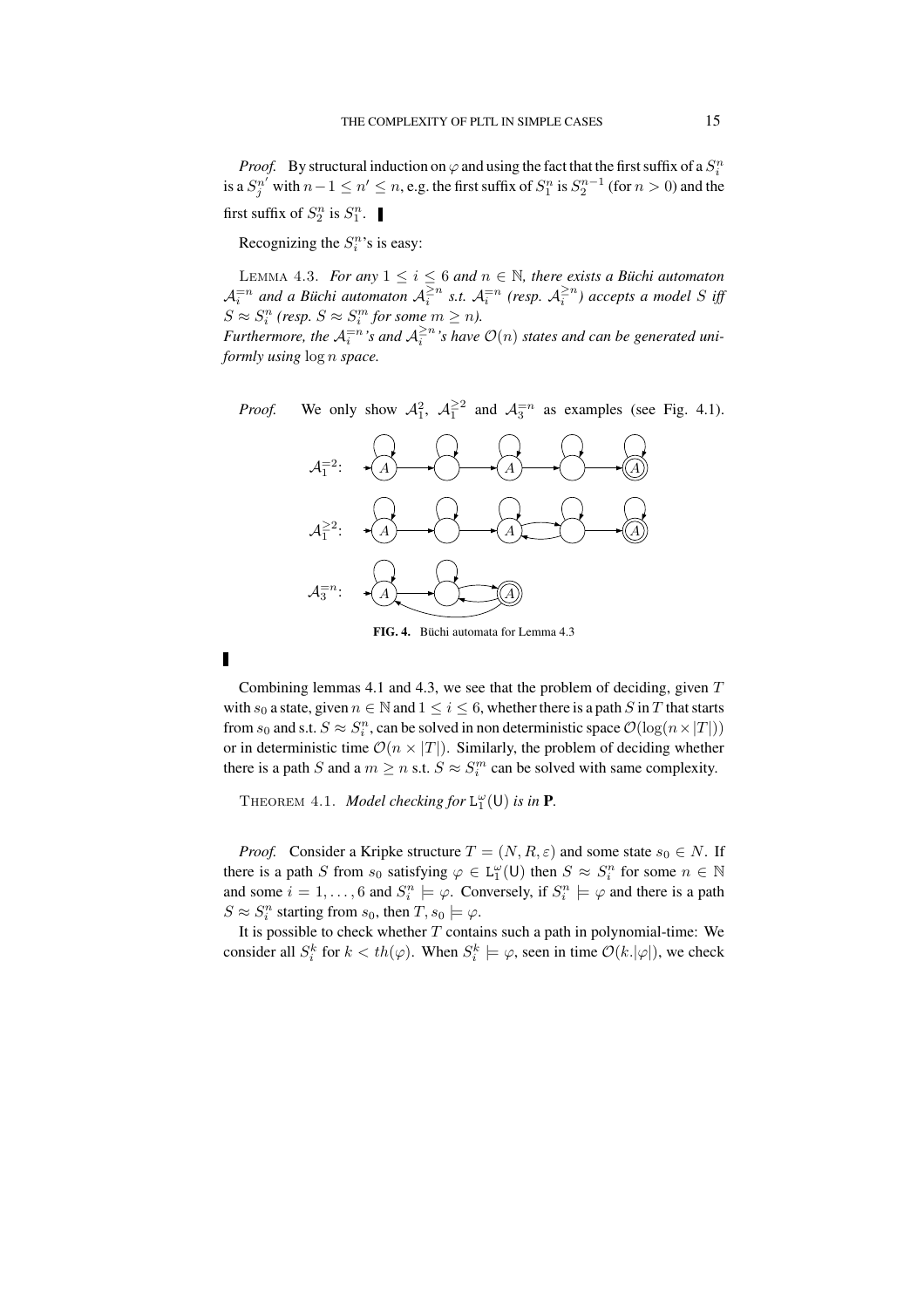in time  $\mathcal{O}(k.|T|)$ , whether, from  $s_0$ , T admits a path  $S \approx S_i^k$ . We also consider all  $S_i^k$  for  $k = th(\varphi)$ . When  $S_i^k \models \varphi$  we know that  $S_i^{k+m} \models \varphi$  for all  $m$  (Lemma 4.2) so that it is correct to check whether there is a m such that T admits a path  $S \approx$  $S_i^{k+m}$ . Because  $k \leq |\varphi|$ , the complete algorithm only needs  $\mathcal{O}(|T| \times |\varphi|^2)$ -time.

*Remark* 4. *I*. We do not know whether  $MC(L_1^{\omega}(U))$  is **P**-hard. We only know it is **NL**-hard <sup>8</sup>. The same open question applies to  $SAT(L_1^{\omega}(U))$ .

Looking at the algorithm used in the proof of Theo. 4.1, it appears  $9$  that this open question is linked to an important open problem that remained unnoticed for many years:

Open Problem 4.1. *What is the complexity of model checking a path?*

Here a "path" is a finitely presented linear-time structure. It can be given by a deterministic Kripke structure (i.e., where any state has exactly one successor) or by an  $\omega$ -regular expression  $u \cdot v^{\omega}$  where u and v are finite sequences of valuations. Model checking a path is clearly in **P** but it is not known whether it is **P**-hard or in **NL** or somewhere in between.

# **4.2.** The fragment  $L_1^{\omega}(\mathsf{X})$

PROPOSITION 4.2.  $SAT(L_1^{\omega}(X))$  and  $MC(L_1^{\omega}(X))$  are **NP***-complete.* 

*Proof.* Satisfiability for  $L(X)$  is in **NP** because, for  $\varphi \in L(X)$  with temporal height  $k$ , it is enough to guess the first  $k$  states of a witness  $S$ . Model checking also is in **NP** for the same reason.

**NP**-hardness of  $SAT(L_1^{\omega}(X))$  can be shown by a reduction from 3SAT: consider a boolean formula  $\theta$  with propositional variables  $P_1, \ldots, P_n$  and replace the  $P_i$ 's by  $X^i A$ 's: the resulting  $L_1^{\omega}(X)$  formula is satisfiable iff  $\theta$  is. Then, by Prop. 3.1,  $MC(\mathsf{L}_1^\omega(\mathsf{X}))$  is **NP**-hard too.

PROPOSITION 4.3. *For any*  $k, n < \omega$ ,  $SAT(\mathsf{L}_{n}^{k}(\mathsf{U}, \mathsf{X}))$  *is in* **L**.

*Proof.* Here the key observation is that *there are only a finite number of essentially distinct formulae in a given fragment*  $L_n^k(\mathsf{U}, \mathsf{X})$ . Given n and k, one can compute once and for all a finite subset  $J_n^k = \{\psi_1, \ldots, \psi_N\}$  of  ${\tt L}_n^k(\mathsf{U},\mathsf{X})$  such that

1. any  $\varphi \in L_n^k(U,X)$  is equivalent to a  $\psi_i \in J_n^k$  (we say  $\psi_i$  is the *canonical representative* for  $\varphi$ *)*;

<sup>&</sup>lt;sup>8</sup>One easily shows that already  $MC(\mathsf{L}_1^1(\mathsf{F}))$  is **NL**-hard by a reduction from GAP, the graph accessibility problem of [Jon75].

<sup>&</sup>lt;sup>9</sup>M. Y. Vardi pointed out the connection to us.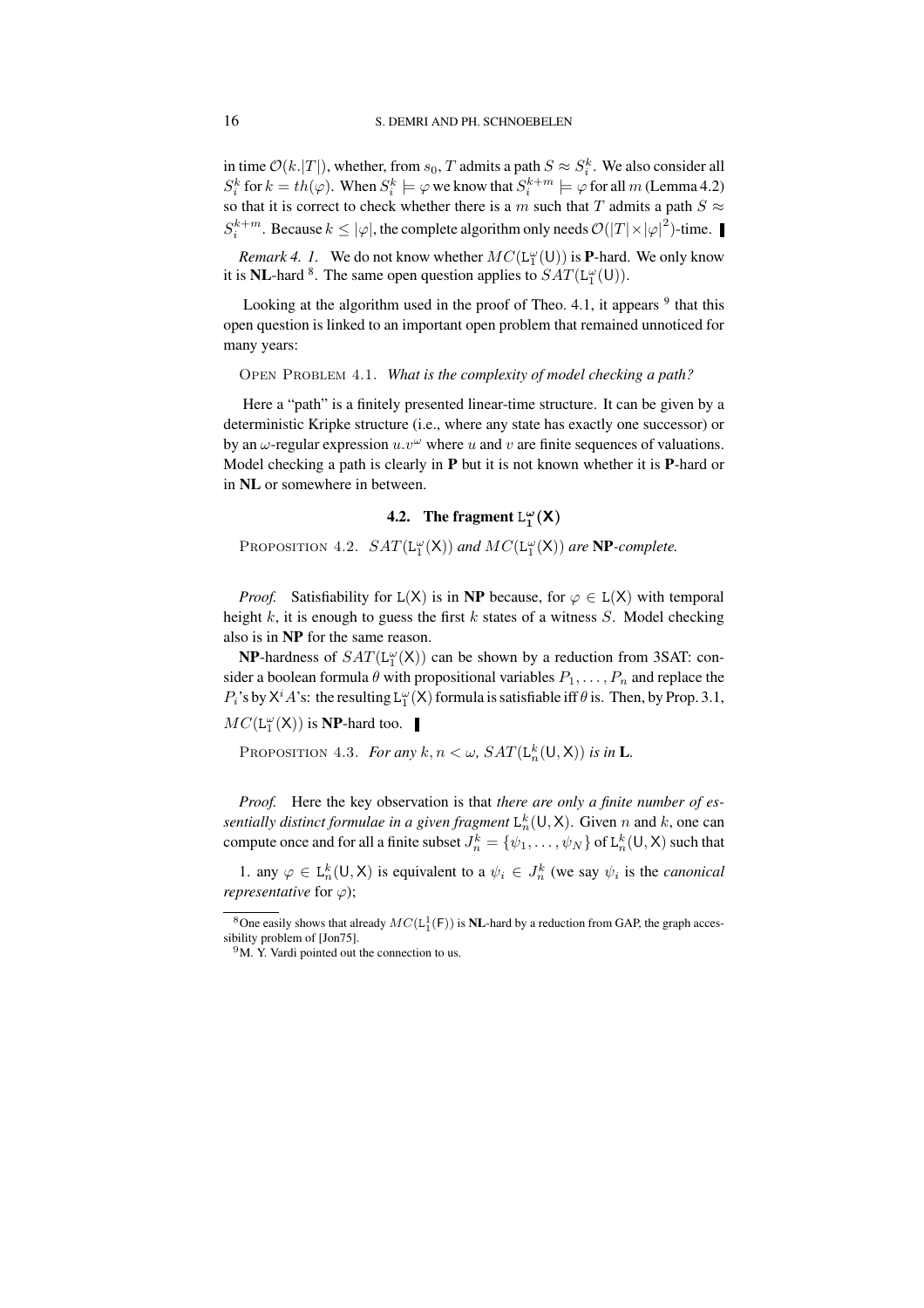2. for  $i \neq j$ ,  $\psi_i$  and  $\psi_j$  are not equivalent. Then a given  $\varphi$  is satisfiable iff its canonical representative is not the canonical representative of  $\bot$ .

Any  $J_n^k$  is finite and, more precisely,  $|J_n^0| = 2^{2^n}$  and  $|J_n^{k+1}|$  is in  $2^{2^{\mathcal{O}(|J_n^k|^2)}}$ .

We assume n and k are fixed and we consider the problem, given  $\varphi$ , of computing its canonical representative (or equivalently its index  $1 \le i \le N$ ). This can be done in a compositional way: if  $\varphi \equiv \psi_i$  and  $\varphi' \equiv \psi_j$  then the representative  $\psi_k$  of  $\varphi\mathsf{U}\varphi'$  (say) is the representative of  $\psi_i\mathsf{U}\psi_j$ , so that we just need to compute once and for all a finite table  $t_{\mathsf{U}} : (i, j) \mapsto k$ , and similar tables  $t_{\mathsf{X}}, t_{\wedge}, t_{\neg}, \dots$ , for all operators, temporal or boolean.

Once we have these tables, computing the canonical representative of any  $\varphi \in \mathcal{Q}$  $L_n^k(U,X)$  amounts to evaluating an expression over a fixed finite domain, which can be done in logspace (see [Lyn77]).

PROPOSITION 4.4. *For any*  $k, n < \omega$ ,  $MC(\mathsf{L}_n^k(\mathsf{U}, \mathsf{X}))$  *is in* **NL**.

*Proof.* As in the proof of Prop. 4.3, for  $\varphi \in L_n^k(U,X)$  we compute in logspace a canonical representative  $\psi_i \in J_n^k$ . By Lemma 4.1, checking whether  $T, s \models \psi_i$ can be done in non deterministic space  $\mathcal{O}(\log |T| + \log |A_{\psi_i}|)$ . Since n and k are fixed,  $\max\{|\mathcal{A}_{\psi_i}| : i \in \{1, ..., N\}\}\$ is a constant, so that  $MC(L_n^k(\mathsf{U}, \mathsf{X}))$  is in **NL**.

Since  $MC(L_1^1(F))$  is **NL**-hard (Remark 4.1), we get

COROLLARY 4.1. *For any*  $1 \leq k < \omega$  *and*  $1 \leq n < \omega$ , *for any set*  $H_1, \ldots$  *of PLTL temporal operators,*  $MC(L_n^k(F, H_1, \ldots))$  *is* **NL***-complete.* 

By contrast, by [Lyn77],  $MC(\mathsf{L}_{\omega}^0(\mathsf{U},\mathsf{X}))$  is in **L**.

This concludes the study of all fragments with a bounded number of propositions. In the remaining of the article, this bound is removed.

## **5. FROM QBF TO** MC(L(U))

In this section, we offer a logspace transformation from validity of Quantified Boolean Formulae (QBF) into model checking for  $L(U)$  that involves rather simple constructions of models and formulae. This reduction can be adapted to various fragments and, apart from the fact that it offers a simple means to get **PSPACE**hardness, we obtain a new master reduction from a well-known logical problem. As a side-effect, we establish that  $MC(L^2_\omega(\mathsf{U}^-))$  is **PSPACE**-hard, which is not subsumed by any reduction from the literature.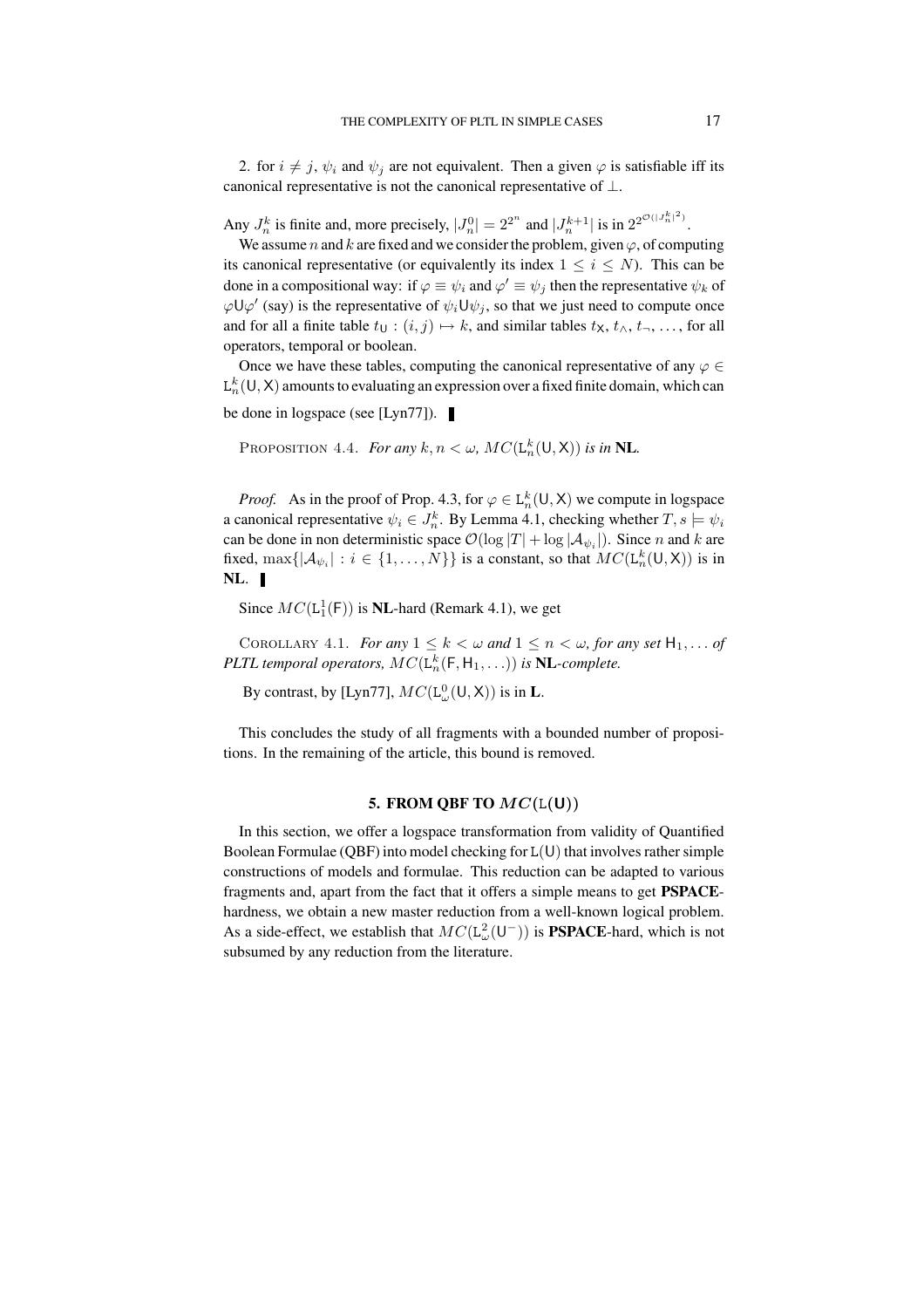Consider an instance  $\mathcal I$  of OBF. It has the form

$$
\mathcal{I} \equiv Q_1 x_1 \dots Q_n x_n \wedge_{i=1}^m \vee_{j=1}^{k_i} l_{i,j}
$$

where every  $Q_r$  (1  $\leq r \leq n$ ) is a universal,  $\forall$ , or existential,  $\exists$ , quantifier.  $\mathcal{I}_0$ is a propositional formula without any quantifier. Here we consider w.l.o.g. that  $\mathcal{I}_0$  is a conjunction of clauses, i.e. every  $l_{i,j}$  is a propositional variable  $x_{r(i,j)}$  or the negation  $\neg x_{r(i,j)}$  of a propositional variable from  $X = \{x_1, \ldots, x_n\}$ . The question is to decide whether  $I$  is valid or not. Recall that

LEMMA 5.1. *I is valid iff there exists a non-empty set*  $V \subseteq {\{\top, \bot\}}^X$  *of valuations such that*

*correctness:* 
$$
\forall v \in V, v \models \mathcal{I}_0
$$
, and

*closure: for all*  $v \in V$ *, for all r such that*  $Q_r = \forall$ *, there is a*  $v' \in V$  *such that*  $v'[x_r] \neq v[x_r]$  and for all  $r' < r$ ,  $v'[x_{r'}] = v[x_{r'}]$ .

With  $\mathcal I$  we associate the Kripke structure  $T_{\mathcal I}$  as given in Figure 5, using labels from  $Prop = \{A_0, A_1, \ldots, x_1^T, \ldots, L_1^1, \ldots\}$ . Assume S is an infinite path starting



**FIG. 5.** The structure  $T_{\mathcal{I}}$  associated with  $\mathcal{I} \equiv Q_1 x_1 \dots Q_n x_n \wedge_{i=1}^m \vee_{j=1}^{k_i} l_{i,j}$ 

from  $s_0$ . Between  $s_0$  and  $s_n$ , it picks a boolean valuation for all variables in X, then reaches  $w_m$  and goes back to some  $B_r$ -labeled state  $(1 \leq r \leq n)$  where (possibly distinct) valuations for  $x_r, x_{r+1}, \ldots, x_n$  are picked.

In S, at any position lying between a  $s_n$  and the next  $w_m$ , we have a notion of *current valuation* which associates  $\top$  or  $\bot$  with any  $x_r$  depending on *the latest*  $u_r$ *or*  $t_r$  *node* we visited. With S we associate the set  $V(S)$  of all valuations that are current at positions where  $S$  visits  $s_n$  (there are infinitely many such positions).

Now consider some r with  $Q_r = \forall$  and assume that whenever S visits  $s_{r-1}$ then it visits both  $t_r$  and  $u_r$  before any further visit to  $s_{r-1}$ . In L(U), this can be written  $S \models \psi_r$  with  $\psi_r$  given by

$$
\psi_r \stackrel{\text{\tiny def}}{=} \mathsf{G}\Big(A_{r-1} \ \Rightarrow \ \big(\neg B_{r-1}\mathsf{U} x^T_r\big) \land \big(\neg B_{r-1}\mathsf{U} x^F_r\big)\Big).
$$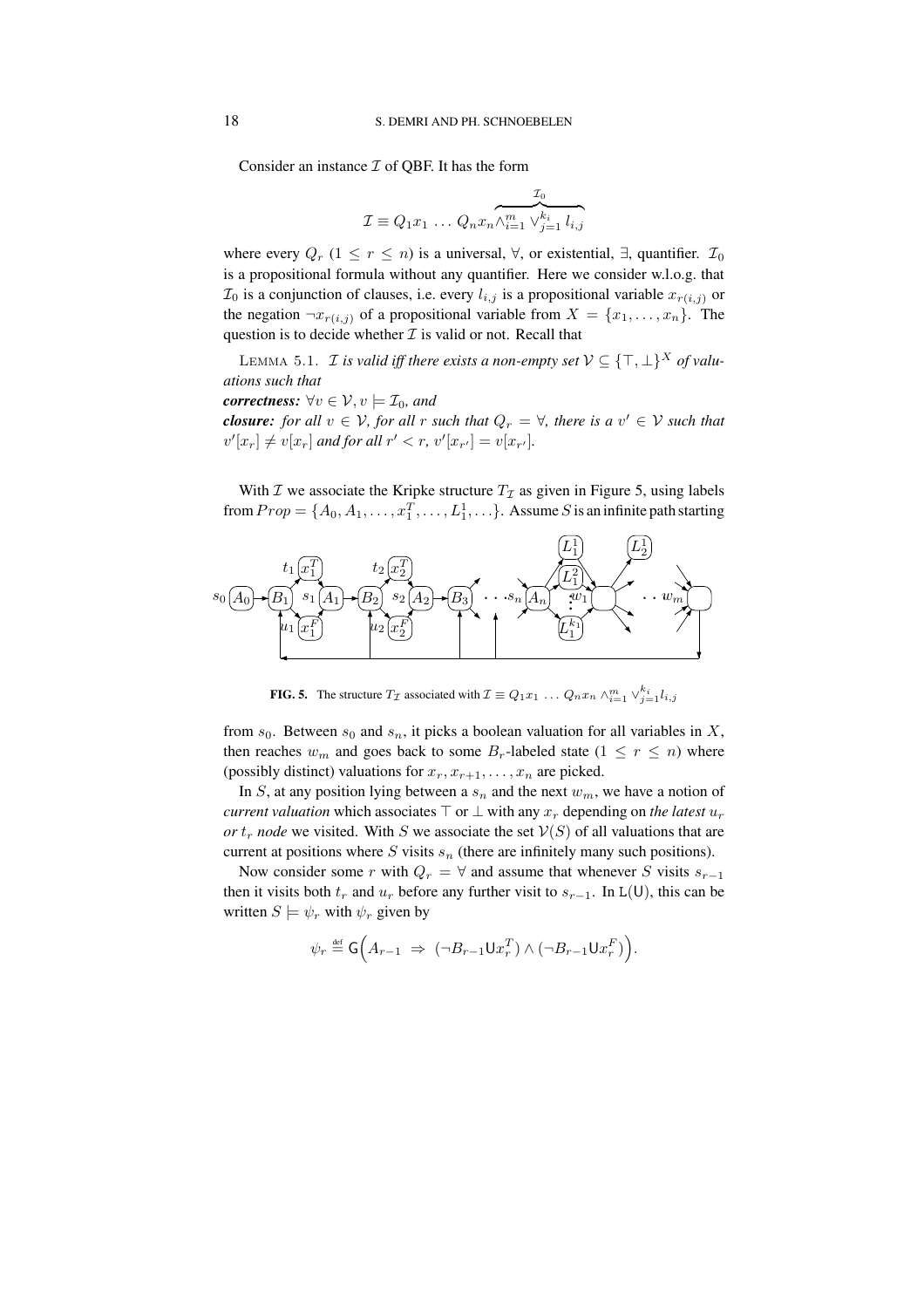Let  $\psi_{\text{clo}} \stackrel{\text{def}}{=} \bigwedge \{ \psi_r \mid Q_r = \forall \}$ : if S satisfies  $\psi_{\text{clo}}$ , then  $V(S)$  is *closed* in the sense of Lemma 5.1.

Now, whenever S visits a  $L_i^j$ -state, we say it agrees with the current valuation  $v$ if  $v \models l_{i,j}$ . This too can be written in L(U), using the fact that the current valuation for  $x_r$  cannot be changed without first visiting the  $B_r$ -state. For  $i = 1, \ldots, m$ , for  $j=1,\ldots,k_i,$  let

$$
\psi_{i,j} \stackrel{\text{\tiny def}}{=} \left\{ \begin{array}{ll} \mathsf{G}[x^F_r \ \Rightarrow \ \mathsf{G} \neg L^j_i \vee \neg L^j_i \mathsf{U} B_r] & \text{ if } l_{i,j} = x_r, \\ \\ \mathsf{G}[x^T_r \ \Rightarrow \ \mathsf{G} \neg L^j_i \vee \neg L^j_i \mathsf{U} B_r] & \text{ if } l_{i,j} = \neg x_r. \end{array} \right.
$$

Let  $\psi_{\text{corr}} \stackrel{\text{def}}{=} \bigwedge_{i=1}^m \bigwedge_{j=1}^{k_i} \psi_{i,j}$ : if S satisfies  $\psi_{\text{corr}}$ , then  $V(S)$  is *correct* in the sense of Lemma 5.1.

LEMMA 5.2. Let  $\varphi_{\mathcal{I}} \stackrel{\text{\tiny def}}{=} \psi_{\text{clo}} \wedge \psi_{\text{corr}}$ . Then  $T_{\mathcal{I}}, s_0 \models \varphi_{\mathcal{I}}$  iff  $\mathcal{I}$  is valid.

*Proof.* If  $S \models \varphi_{\mathcal{I}}$ , then  $V(S)$  is non-empty, closed and correct for  $\mathcal I$  so that  $\mathcal I$ is valid. Conversely, if  $\mathcal I$  is valid, there exists a validating  $\mathcal V$  (Lemma 5.1). From  $\mathcal V$ one can build an infinite path S starting from  $s_0$  such that  $V(S) = V$  and  $S \models \varphi_{\mathcal{I}}$ : from a lexicographical enumeration of V, S is easily constructed so that  $S \models \psi_{\text{clo}}$ . Then, to ensure  $S \models \psi_{\text{corr}}$ , between any visit to  $s_n$  and to the next  $w_m$ , S only visits  $L_i^j$ -states validated by the current valuation v, which is possible because  $v \models \mathcal{I}_0$ .

It is worth observing that  $\varphi_{\mathcal{I}}$  belongs to  $L^2_{\omega}(U^-)$ . Now, because both  $T_{\mathcal{I}}$  and  $\varphi_{\mathcal{I}}$  can be computed from  $\mathcal{I}$  in logspace, and because  $th(\varphi_{\mathcal{I}}) \leq 2$  (and using Prop. 3.2), we get

COROLLARY 5.1. QBF  $\leq_L MC(\mathsf{L}^2_\omega(\mathsf{U}^-)) \leq_L MC(\mathsf{L}^\omega_2(\mathsf{U}^-))$ .

COROLLARY 5.2.  $MC(L_{\omega}^{2}(U^{-}))$  and  $MC(L_{2}^{\omega}(U^{-}))$  are **PSPACE**-hard.

## **6. FROM QBF TO**  $MC(L(F, X))$

As in section 5, we consider an instance  $\mathcal{I} \equiv Q_1 x_1 \dots Q_n x_n \wedge_{i=1}^m \vee_{j=1}^{k_i} l_{i,j}$  of *QBF*. With *I* we associate the Kripke structure  $T'_\text{I}$  given in Figure 6. Here, any path  $S$  starting from  $s_0$  can be seen as an infinite succession of segments of length  $K \stackrel{\text{def}}{=} 2n + 2m + 1$ . Each segment directly yields a valuation for X: they form an infinite sequence  $v_1, v_2, \ldots$  (necessarily with repetitions) and we let  $\mathcal{V}(S)$  denote the associated set.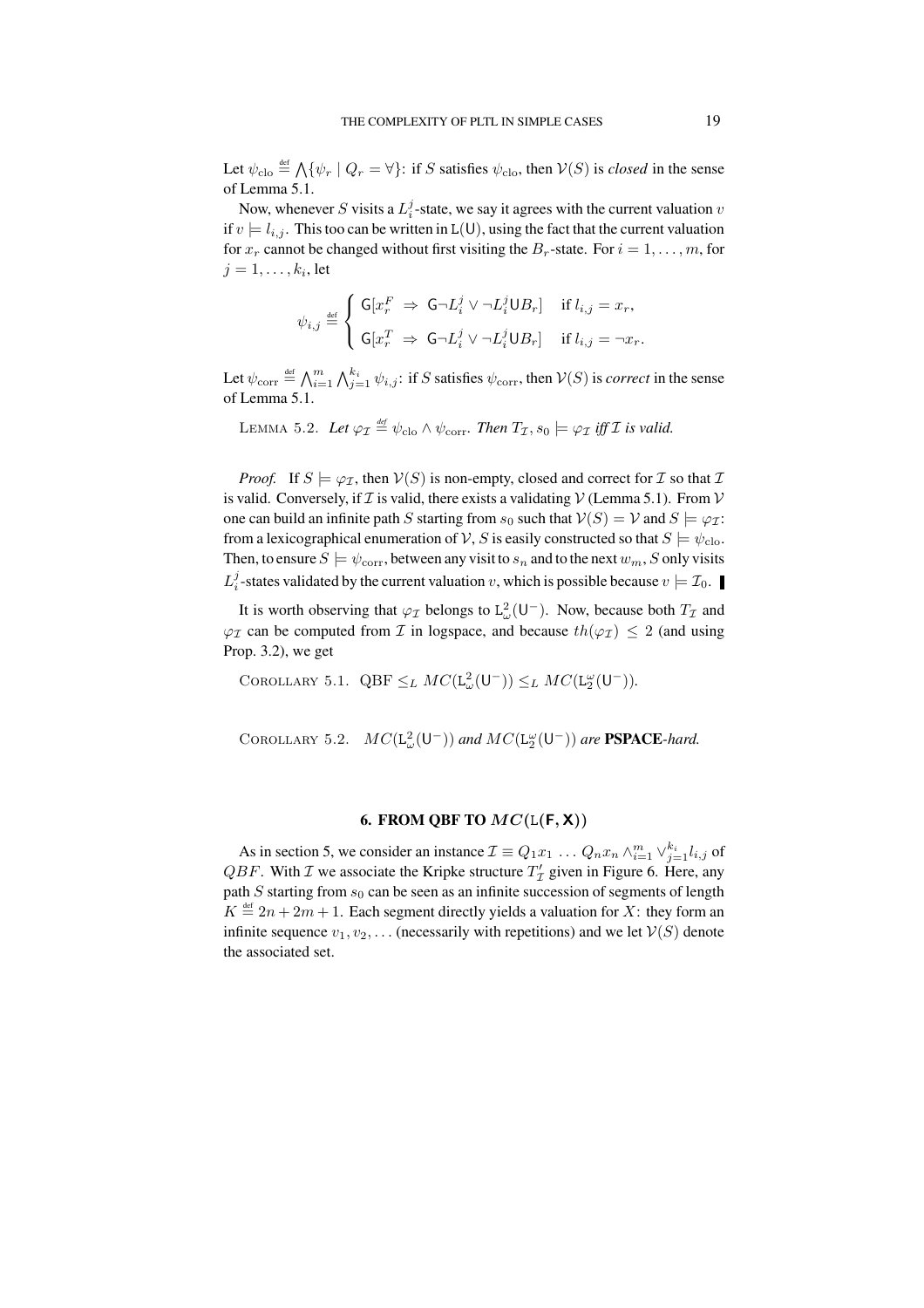

**FIG. 6.** The structure  $T'_\mathcal{I}$  associated with  $\mathcal{I} \equiv Q_1 x_1 \dots Q_n x_n \wedge_{i=1}^m \vee_{j=1}^{k_i} l_{i,j}$ 

Using F and X, it is easy to state that any segment in S visits the  $L_i^j$ -states in a way that agrees with the corresponding valuation. For  $i = 1, \ldots, m$ , for  $j=1,\ldots,k_i,$  let

$$
\psi_{i,j} \stackrel{\text{\tiny def}}{=} \left\{ \begin{array}{ll} \mathsf{G}[x^F_r \ \Rightarrow \ \neg \mathsf{X}^{2(n-r+i)} L^j_i] & \text{ if } l_{i,j} = x_r, \\ \\ \mathsf{G}[x^T_r \ \Rightarrow \ \neg \mathsf{X}^{2(n-r+i)} L^j_i] & \text{ if } l_{i,j} = \neg x_r. \end{array} \right.
$$

Now  $S \models \bigwedge_{i=1}^m \bigwedge_{j=1}^{k_i} \psi_{i,j}$  implies that  $V(S)$  is correct in the sense of Lemma 5.1.

There remains to enforce closure of  $V(S)$ . For this, we require that the valuations  $v_1, v_2, \ldots$  are visited according to the lexicographical ordering, and then cycling. This means that the successive choices of truth values for universally quantified propositional variables behave as the successive binary digits of counting modulo  $2^{n'}$  (assuming there are  $n'$  universal quantifiers in  $Q_1, \ldots, Q_n$ ). As usual, the existentially quantified variables are free to vary when an earlier variable varied.

Assume  $Q_r = \forall$ . When moving from a valuation  $v_t$  to its successor  $v_{t+1}$ , we require that  $v_t(x_r)$  remains unchanged iff for some  $r' > r$  with  $Q_{r'} = \forall$  we have  $v_t(x_{r'}) = \perp$ . This is written

$$
\psi_r \stackrel{\text{def}}{=} \mathsf{G}\bigg((x_r^T \vee x_r^F) \implies \Big(\bigvee_{\substack{r' > r \\ Q_{r'} = \forall}} \mathsf{X}^{2r' - 2r} x_{r'}^F \iff \Big(\overbrace{x_r^T \Leftrightarrow \mathsf{X}^K x_r^T}^{\text{top}}\Big)\Big)\Bigg)
$$

If  $S \models \bigwedge \{\psi_r \mid Q_r = \forall\}$  then, restricted to the universally quantified variables,  $v_1, v_2, \ldots$  behaves like counting modulo  $2^{n'}$ .

Assume now that  $Q_{r'} = \exists$ . When moving from  $v_t$  to its successor,  $v_t(x_{r'})$  may not change unless  $v_t(x_r)$  changes for some  $r < r'$  with  $Q_r = \forall$ , or equivalently unless  $v_t(x_r)$  changes for the latest  $r < r'$  with  $Q_r = \forall$  (thanks to our assumption about counting). Equivalently, this means that if for a universally quantified  $x_r$ ,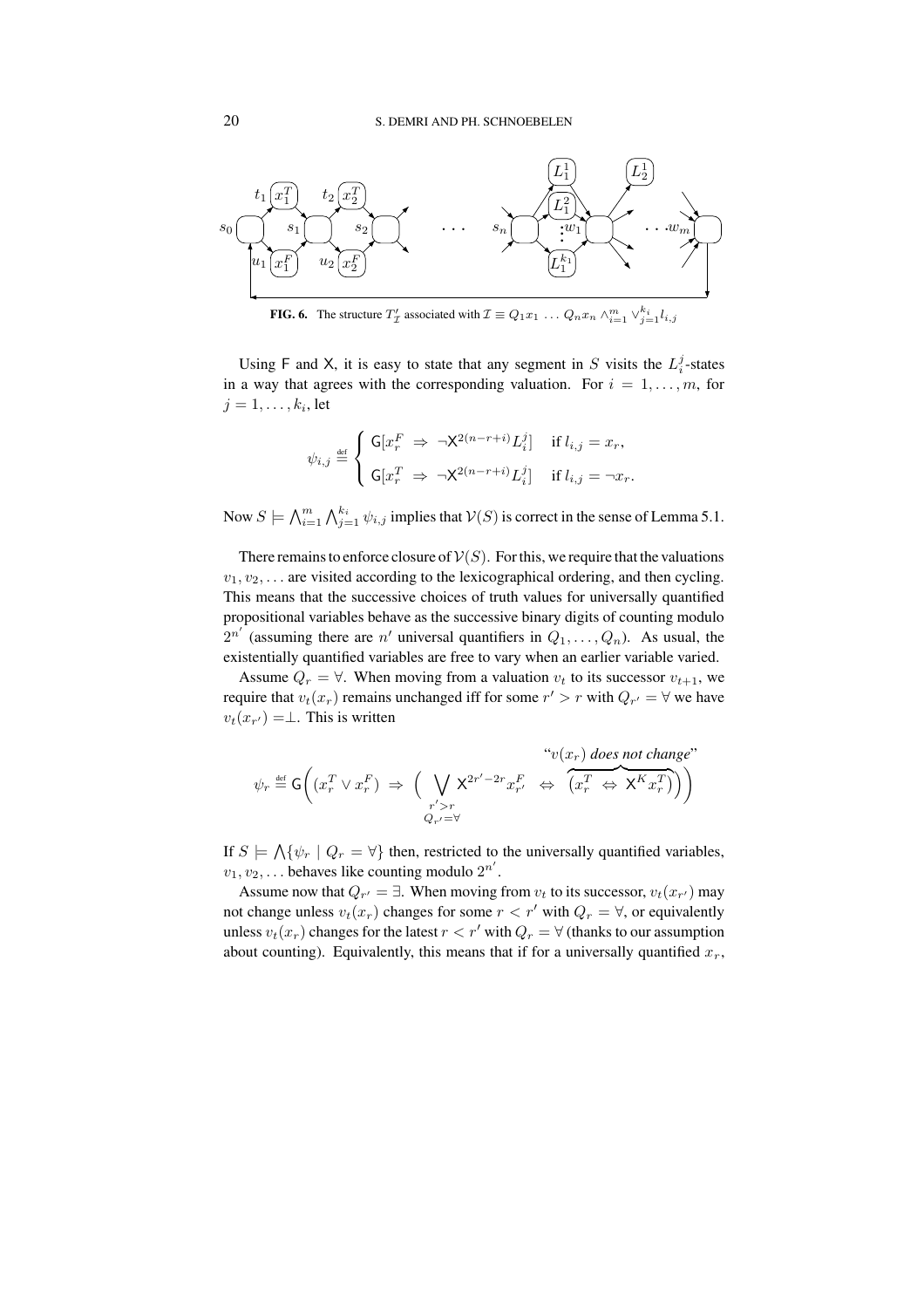$v_t(x_r)$  does not change, then for any following existentially quantified  $x_{r'}, v_t(x_{r'})$ does not change either. By "following" we mean that there is no other ∀ between  $Q_r$  and  $Q_{r'}$ , i.e. that  $r' \in sc(r)$  with

$$
sc(r) \stackrel{\text{def}}{=} \{r' > r \mid Q_h = \exists \text{ for all } r < h \le r'\}.
$$

This behaviour can be written:

$$
\psi'_r \stackrel{\text{def}}{=} \mathsf{G}\Big((x_r^T \vee x_r^F) \Rightarrow \overbrace{(x_r^T \Leftrightarrow \mathsf{X}^K x_r^T)}^{i^*} \Rightarrow \bigwedge_{r' \in sc(r)} \mathsf{X}^{2r'-2r} \overbrace{(x_{r'}^T \Leftrightarrow \mathsf{X}^K x_{r'}^T)}^{i^*} \Big).
$$

Now we define

$$
\varphi_{\mathcal{I}} \stackrel{\text{\tiny def}}{=} \Big( \bigwedge_{i=1}^{m} \bigwedge_{j=1}^{k_i} \psi_{i,j} \Big) \ \wedge \ \Big( \bigwedge_{\substack{r=1 \\ Q_r = \forall}}^{n} \psi_r \wedge \psi'_r \Big).
$$

LEMMA 6.1.  $T'_{\mathcal{I}}, s_0 \models \varphi_{\mathcal{I}} \text{ iff } \mathcal{I} \text{ is valid.}$ 

*Proof.* If  $S \models \varphi_{\mathcal{I}}$  then  $V(S)$  validates  $\mathcal{I}$  as we explained. Conversely, if some  $V$ validates  $\mathcal{I}$ , then, enumerating  $\mathcal{V}$  in lexicographical order, it is easy to build a S such that  $S \models \varphi_{\mathcal{I}}$ .

Now, because  $T'_\mathcal{I}$  and  $\varphi'_\mathcal{I}$  can be computed from  $\mathcal{I}$  in logspace (and using Prop. 3.3) we get

COROLLARY 6.1.  $QBF \leq_L MC(\mathsf{L}(\mathsf{F},\mathsf{X})) \leq_L MC(\mathsf{L}_1^{\omega}(\mathsf{F},\mathsf{X})).$ 

COROLLARY 6.2.  $MC(L_1^{\omega}(F, X))$  is **PSPACE**-hard.

## **7. BOUNDING THE TEMPORAL HEIGHT**

In this section we investigate the complexity of satisfiability and model checking when the temporal height is bounded. From Section 5, we already know that  $MC(\mathsf{L}^2_\omega(\mathsf{U}^-))$  is **PSPACE**-hard.

We first consider ways of reducing the temporal height (sections 7.1 and 7.2). Then we show how to improve the upper bounds when temporal height is below 2 (sections 7.3 and 7.4).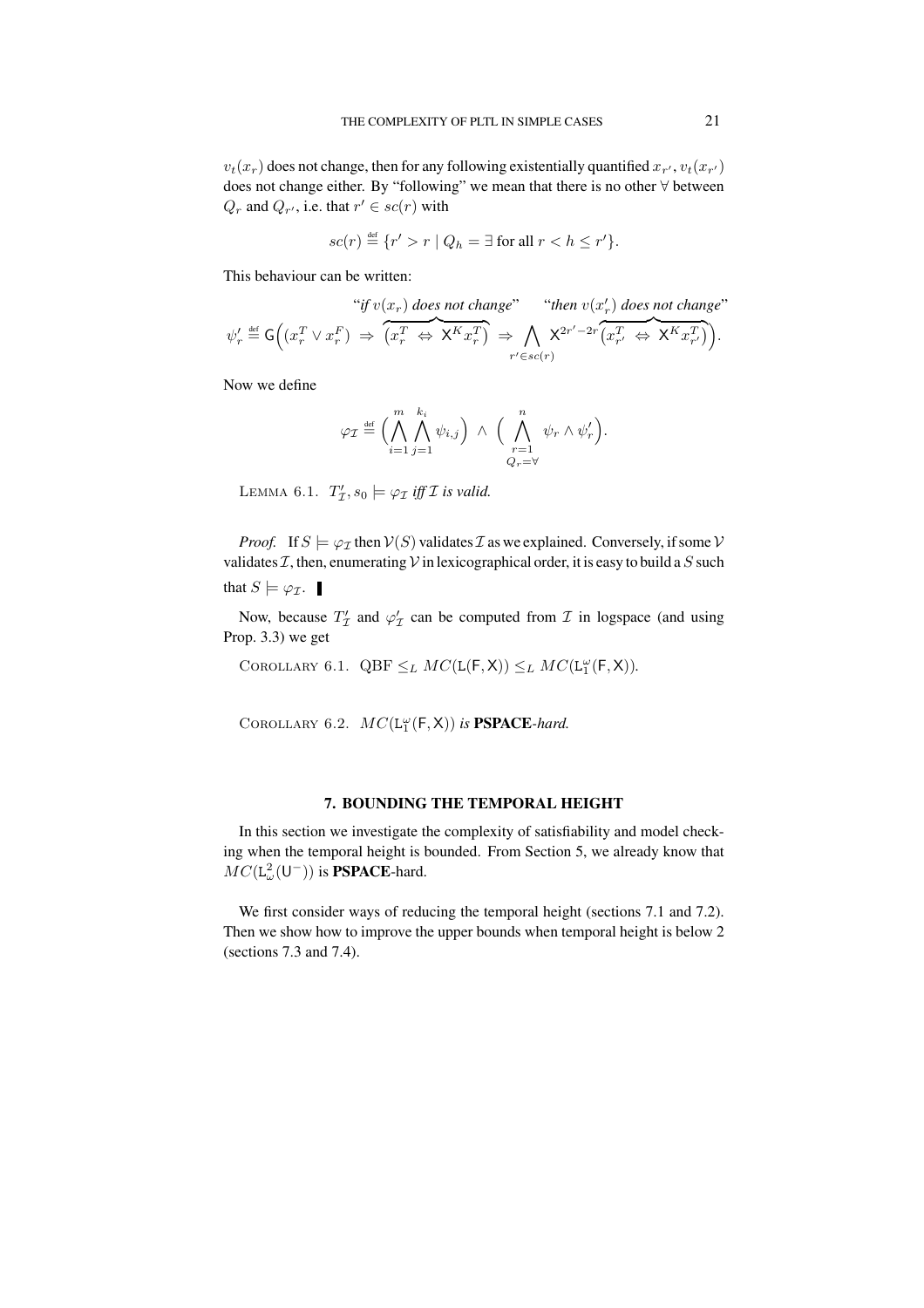## 22 S. DEMRI AND PH. SCHNOEBELEN

## **7.1. Elimination of** X **for model checking**

Assume T is a Kripke structure and  $k \in \mathbb{N}$ . It is possible to partially unfold T into a Kripke structure  $T^k$  where a state  $\overline{s}$  (in  $T^k$ ) codes for a state  $s_0$  in  $T$  with the k next states  $s_1, \ldots, s_k$  already chosen. In  $T^k$ ,  $\overline{s}$  is labeled with new propositions encoding the fact that some  $s_i$ 's satisfy some  $A_j$ 's.

Formally, let  $k \in \mathbb{N}$  and  $Prop = \{A_1, \ldots, A_n\}$ . First let  $Prop^k \stackrel{\text{def}}{=} \{A_j^i : 1 \leq j \leq n \}$  $j \leq n, 0 \leq i \leq k$ . Assume  $T = (N, R, \varepsilon)$ . Then  $T^k$  is defined as the Kripke structure  $(N^k, R^k, \varepsilon^k)$  with

- $N^k \stackrel{\text{def}}{=} \{\langle s_0, \ldots, s_k \rangle : \forall i \in \{0, \ldots, k-1\} \langle s_i, s_{i+1} \rangle \in R \};$
- $\bullet \varepsilon^k(\langle s_0,\ldots,s_k\rangle)\hbox{\small{$\;\stackrel{\text{def}}{=}\;$}} \{A_j^i: 0\leq i\leq k,\ 1\leq j\leq n,\ A_j\in\varepsilon(s_i)\},$  and
- $\bullet \ \langle \langle s_0, \ldots, s_k \rangle, \langle s_0', \ldots, s_k' \rangle \rangle \in R^k \stackrel{\text{def}}{\Leftrightarrow} \langle s_0, s_0' \rangle \in R$  and for any  $j \in \{1, \ldots, k\},$  $s_j = s'_{j-1}.$

This peculiar unraveling is also called *bulldozing* (see e.g.[Seg71]). Fig. 7 contains a simple example. Observe that  $|T^k|$  is in  $\mathcal{O}(|T|^{k+1})$  and  $T^k$  can be computed in



**FIG. 7.** An example of bulldozing:  $T$  and  $T^2$  side by side

space  $\mathcal{O}(\log(k + |T|)).$ 

Say a formula  $\varphi$  *has inner-nexts* if all occurrences of X are in subformulae of the form  $XX \dots XA$  (where A is a propositional variable).

If now  $\varphi$  has inner-nexts, with at most k nested X, and if we replace all  $X^i A_j$  in  $\varphi$  by propositions  $A^i_j,$  we obtain a new formula, denoted  $\varphi^k,$  such that

$$
T, s \models \varphi \text{ iff } T^k, \overline{s} \models \varphi^k \text{ for some } \overline{s} \text{ starting with } s. \tag{1}
$$

Both  $T^k$  and  $\varphi^k$  can be computed in space  $\mathcal{O}(\log(|T| + |\varphi|)).$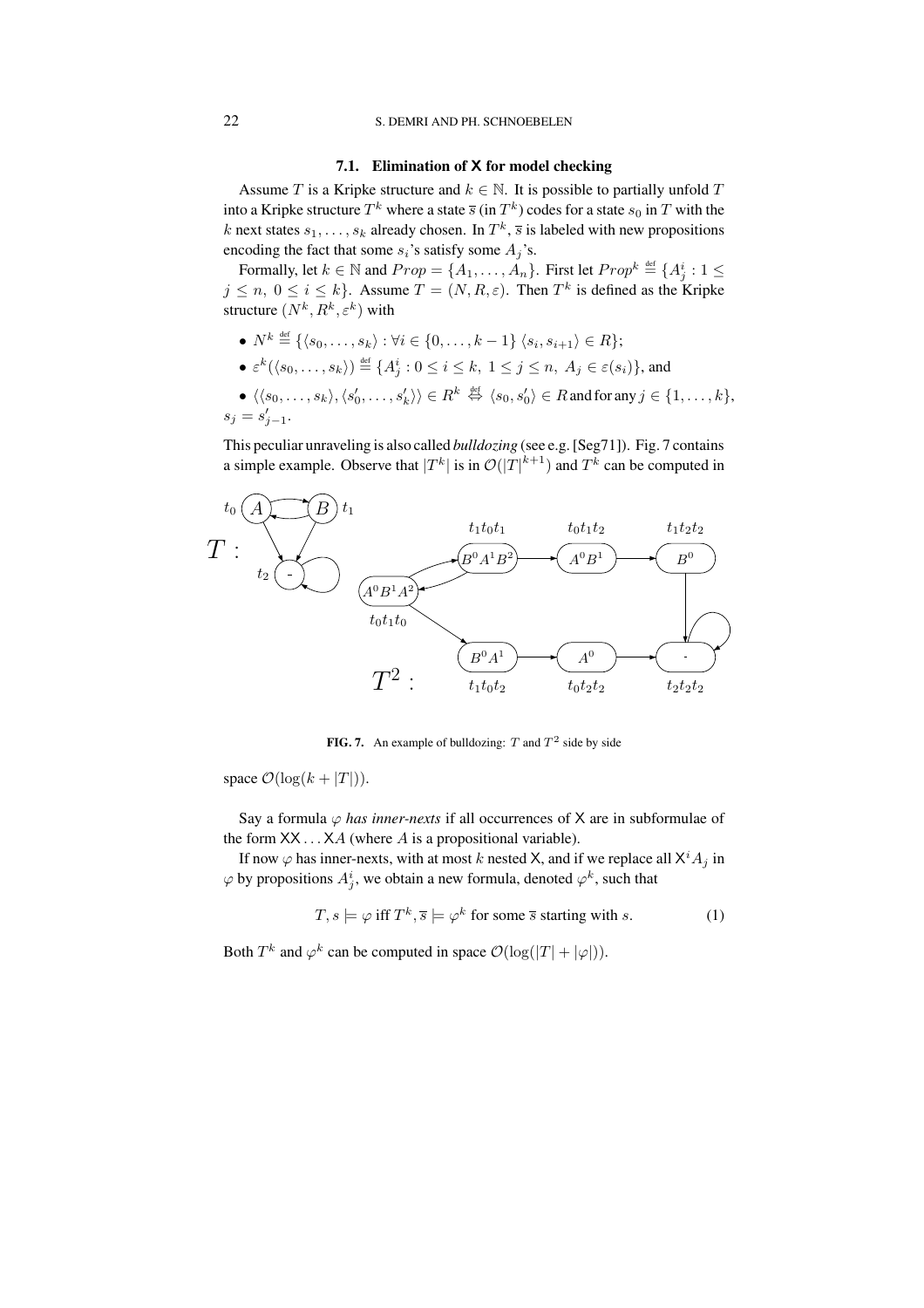Not all formulae have inner-nexts but, using the following equivalences

$$
X\neg\varphi \equiv \neg X\varphi \qquad X(\varphi \wedge \psi) \equiv (X\varphi) \wedge (X\psi) \qquad X(\varphi U\psi) \equiv (X\varphi)U(X\psi)
$$

as left-to-right rewrite-rules, it is possible to translate any PLTL formula into an equivalent one with inner-nexts. This translation may involve a quadratic blow-up in size but it does not modify the number of propositional variables or the temporal height of the formula <sup>10</sup>.

COROLLARY 7.1. *For any*  $k \in \mathbb{N}$  *and set*  $H_1, \ldots$  *of PLTL temporal combina*tors,  $MC(\mathsf{L}_{\omega}^k(\mathsf{X},\mathsf{H}_1,\ldots)) \leq_L MC(\mathsf{L}_{\omega}^k(\mathsf{H}_1,\ldots)).$ 

*Proof.* Given  $\varphi$  in  $L_{\omega}^{k}(X, \ldots)$ , and some T, we transform  $\varphi$  into some equivalent  $\psi$  with inner-nexts and then evaluate  $\psi^k$  on  $T^k$ .

COROLLARY 7.2.  $MC(L_{\omega}^{k}(X))$  *is in* **L** and  $MC(L_{\omega}^{k}(F, X))$  *is in* **NP** *for any fixed*  $k > 0$ *.* 

 $MC(L^1_\omega(\mathsf{F}))$  is **NP**-hard as can be seen from the proof of **NP**-hardness of  $MC(\mathsf{L}_{\omega}^{\omega}(\mathsf{F}))$  in [SC85]. Hence for  $k \geq 1$ ,  $MC(\mathsf{L}_{\omega}^{k}(\mathsf{F},\mathsf{X}))$  is **NP**-complete.

## **7.2. Elimination of** X **for satisfiability**

Elimination of X for satisfiability relies on the same ideas. If  $\varphi$  is satisfiable, then, thanks to (1),  $\varphi^k$  is. The converse is not true: consider  $\varphi$  given as  $GA \wedge G \rightarrow X \wedge A$ , clearly not satisfiable. Here  $\varphi^1$  is  $\mathsf{G} A^0 \wedge \mathsf{G} \neg A^1$  which is satisfiable. This is because if  $\varphi^k$  is satisfiable, then it may be satisfiable in a model that is not a  $S^k$  for some S. But, using an  $L^2_{\omega}(\mathsf{F}, \mathsf{X})$  formula, we can express the fact that a given model is a  $S^k$ , so that

$$
\varphi \text{ is satisfiable iff } \varphi^k \land \mathsf{G}(\bigwedge_{j=1}^n \bigwedge_{i=1}^k A_j^i \Leftrightarrow \mathsf{X} A_j^{i-1}) \text{ is.}
$$

Actually, this approach based on standard renaming techniques can get us further. We write  $\varphi\{\psi \leftarrow A\}$  to denote a formula obtained by replacing all occurences of  $\psi$  with A inside  $\varphi$ . If A does not occur in  $\varphi$ , then

$$
\varphi
$$
 is satisfiable iff  $\varphi\{\psi \leftarrow A\} \wedge G(A \Leftrightarrow \psi)$  is.

By using this repeatedly and systematically, we can remove (by renaming) all subformulae  $\psi$  s.t. (1)  $th(\psi) = 1$  and, (2) there exists at least one occurence of  $\psi$ 

<sup>&</sup>lt;sup>10</sup>These rules may introduce X's in the right-hand side of U<sup>-</sup>'s but this will be repaired when we later replace the  $X^i A_j$ 's with the  $A_j^i$ 's.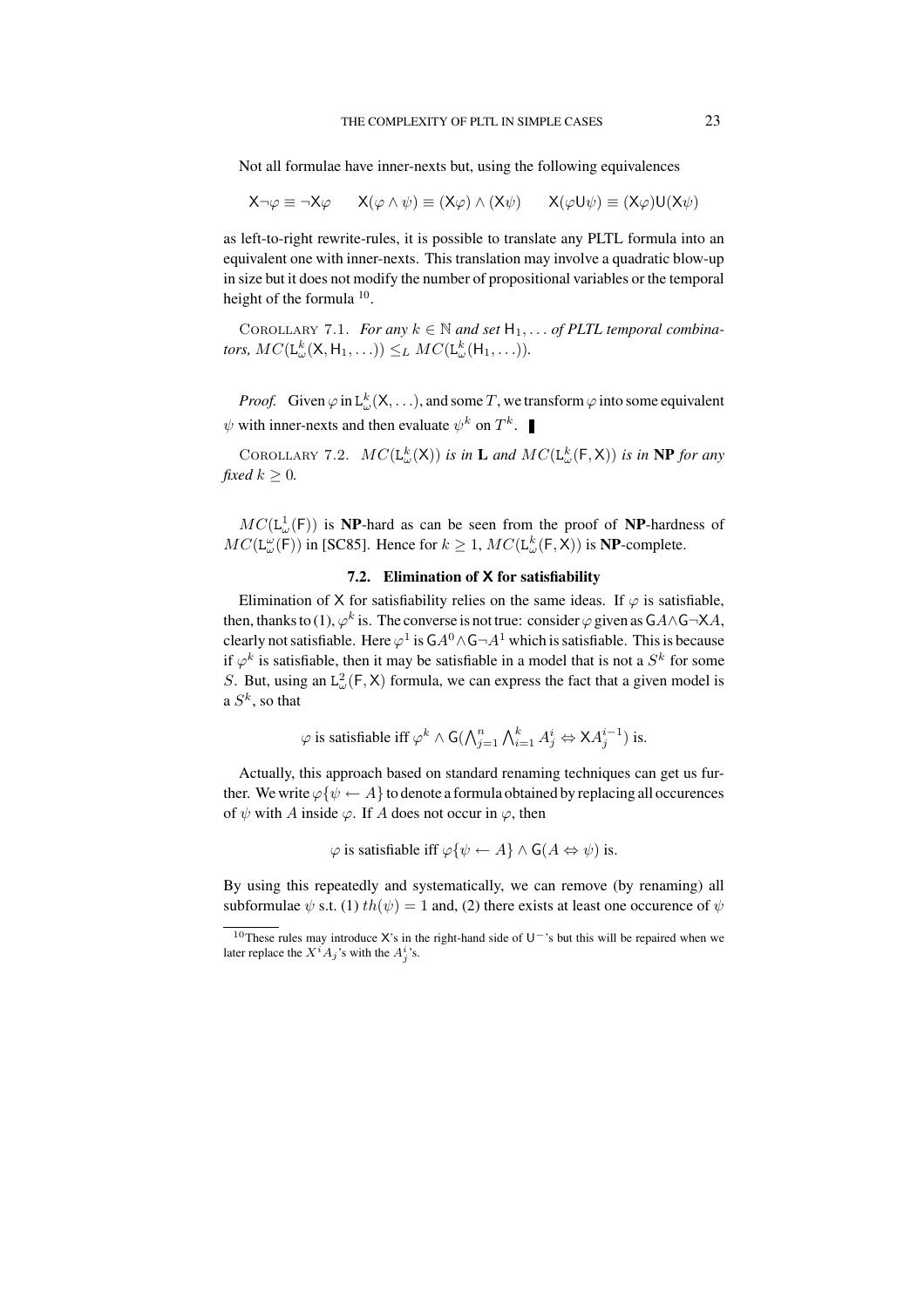in  $\varphi$  that is under the scope of two temporal combinators (or in the left-hand side of a U). For example,  $F(AU(FGB \Rightarrow GB))$  is replaced by  $F(AU(FA_{new}^1 \Rightarrow$  $(A_{new}^1)$ ) ∧ G( $A_{new}^1$   $\Leftrightarrow$  GB) in turn replaced by F( $AU(A_{new}^2$   $\Rightarrow$   $A_{new}^1$ )) ∧  $\mathsf{G}(A_{new}^1 \Leftrightarrow \mathsf{G}B) \wedge \mathsf{G}(A_{new}^2 \Leftrightarrow \mathsf{F}A_{new}^1).$ 

Starting from some  $\varphi$ , this repetitive construction eventually halts (when no  $\psi$ can be found), the resulting formula  $\varphi'$  has temporal height at most 2, uses flat until, and is satisfiable iff  $\varphi$  is. It can be computed in logspace, so that

Proposition 7.1. *For any set* H1, . . . *of PLTL temporal combinators,*  $SAT(L(H_1, \ldots)) \leq_L SAT(L^2_{\omega}(F, H_1, \ldots)).$ 

COROLLARY 7.3.  $SAT(L_{\omega}^{2}(F, X)), SAT(L_{\omega}^{2}(U))$  and  $SAT(L_{\omega}^{2}(U^{-}))$  are **PSPA**-**CE***-hard.*

## **7.3. Satisfiability without temporal nesting**

We now consider formulae in  $L^1_\omega(U,X)$ , i.e. without nesting of temporal operators. The main result is

PROPOSITION 7.2. Assume  $\varphi \in L^1_{\omega}(U,X)$ . If  $\varphi$  is satisfiable then it is satisfi*able* in a model  $S' = s_0, s_1, \ldots$  *such that for any*  $i, j \ge |\varphi|$ *,*  $\varepsilon(s_i) = \varepsilon(s_j)$ *.* 

Such a  $S'$  can be guessed and checked in polynomial time, hence

COROLLARY 7.4. *For any set*  $H_1, \ldots$  *of PLTL temporal combinators,*  $SAT(\mathsf{L}_{\omega}^1(\mathsf{H}_1, \ldots))$  *is in* **NP***, and hence is* **NP***-complete.* 

We now proceed with the proof of Prop. 7.2. Our main tool is a notion of *extracted structure*:

DEFINITION 7.1. An *extraction pattern* is an infinite sequence  $n_0 < n_1 <$  $n_2 < \dots$  of increasing natural numbers. Given an extraction pattern  $(n_i)_{i \in \mathbb{N}}$  and a structure S, the *extraction from* S along  $(n_i)_{i \in \mathbb{N}}$  is the structure  $s'_0, s'_1, \ldots$  where, for  $i = 0, 1, 2, ..., s'_{i}$  is a copy of  $s_{n_{i}}$ .

Now consider a formula  $\varphi \in L^1_{\omega}(\mathsf{U}, \mathsf{X})$ . Since  $\varphi$  has temporal height 1, it is a boolean combination of atomic propositions and of *temporal* subformulae of the form  $X\psi$  or  $\psi U\psi'$  where  $\psi$  and  $\psi'$  have temporal height 0. For example, with  $\varphi$ given as

$$
\varphi \stackrel{\text{def}}{=} ((A \lor \neg C) \cup B) \land \neg (A \cup B) \land (\neg \mathsf{X} A \lor \neg (A \cup C)) \land \neg B
$$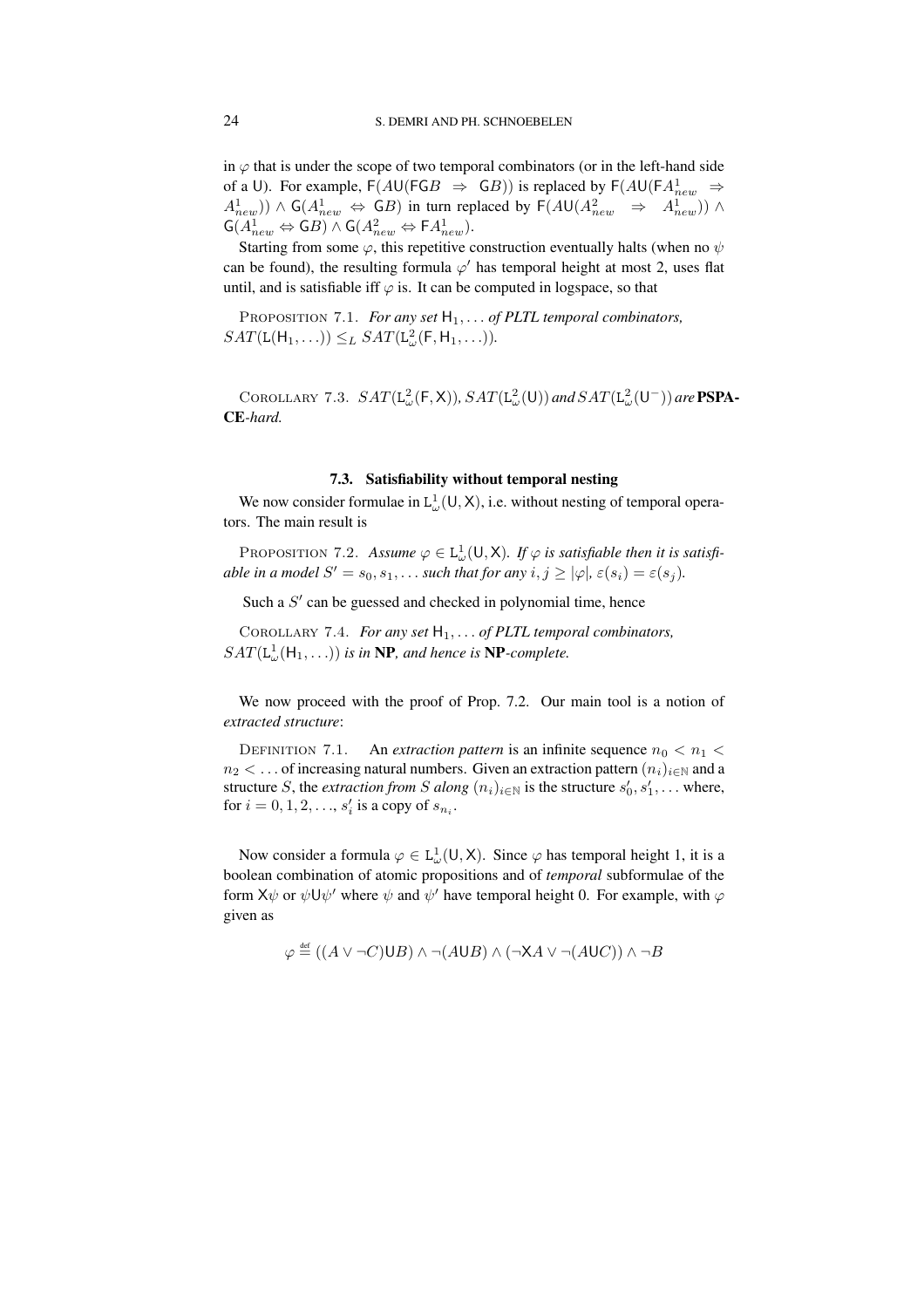the temporal subformulae of  $\varphi$  are  $(A \vee \neg C) \cup B$ , AUB, XA and AUC.

DEFINITION 7.2. From any  $S = s_0, s_1, \dots$ , and given  $\varphi \in L^1_{\omega}(U, X)$ , we extract a set of positions, called *the witnesses for*  $\varphi$  *in* S. The rules are that 0 is always a witness, and that each temporal subformula of  $\varphi$  may require one witness:

- 1. for a temporal subformula  $X\psi$ , 1 is the witness,
- 2. for a temporal subformula  $\psi \cup \psi'$ , we have three cases

(i) if  $S \models \psi \cup \psi'$  and i is the smallest position such that  $S, i \models \psi'$ , then i is the witness. (Observe that for all  $j < i$ ,  $S, j \models \psi \land \neg \psi'.$ )

(ii) if  $S \not\models F\psi'$ , then no witness is needed.

(iii) otherwise  $S \not\models \psi \cup \psi'$  and  $S \models F\psi'$ . Let *i* be the smallest position such that  $S, i \not\models \psi$ , then i is the witness. (Observe that  $S, i \not\models \psi'$  and for all  $j < i$ ,  $S, j \models \psi \land \neg \psi'.$ 

Clearly, if  $\{n_0, n_1, \ldots, n_k\}$  are the witnesses for  $\varphi$ , then  $k < |\varphi|$ .

We continue our earlier example: let  $S$  be the structure



where C never holds. Here  $S \models \varphi$ . Indeed,  $S \models (A \lor \neg C) \cup B$ ,  $S \not\models A \cup B$ ,  $S \models \mathsf{X}A$  and  $S \not\models \mathsf{AUC}$ . The witness for  $\mathsf{X}A$  is 1. The witness for  $(A \vee \neg C) \cup B$ is 6 since we are in case (a) from definition 7.2, and  $s_6$  is the first position where  $B$  holds. No witness is needed for  $AUC$  since we are in case (b). The witness for AUB is 4 since we are in case (c) and  $s_4$  is the first position where A does not hold. Finally, the witnesses for  $\varphi$  are  $\{0, 1, 4, 6\}$ .

LEMMA 7.1. Let  $\varphi \in L^1_{\omega}(\mathsf{U}, \mathsf{X})$  and S be a structure. Let  $(n_i)_{i \in \mathbb{N}}$  be an *extraction* pattern *containing* all witnesses for  $\varphi$  in S. Let S' be the structure *extracted from*  $\varphi$  *along*  $(n_i)_{i \in \mathbb{N}}$ *. Then for any subformula*  $\psi$  *of*  $\varphi$ *,*  $S \models \psi$  *iff*  $S' \models \psi$ .

*Proof.* By induction on the structure of  $\psi$ . Since all other cases are obvious, we only need deal with the case  $\psi_1 \mathsf{U} \psi_2$  and show that  $S' \models \psi_1 \mathsf{U} \psi_2$  iff  $S \models \psi_1 \mathsf{U} \psi_2$ . Assume  $S \models \psi_1 \cup \psi_2$ . Let *i* be the witness for  $\psi_1 \cup \psi_2$ . So  $S, i \models \psi_2$  and, for any  $j < i$ ,  $S, j \models \psi_1$ . (A copy of)  $s_i$  appears in S' as some  $s'_n$  and all  $s'_{n'}$  for  $n' < n$ are (copies of)  $s_j$ 's for  $j < i$ , hence  $S' \models \psi_1 \mathsf{U} \psi_2$  (remember that  $\psi_1$  and  $\psi_2$  have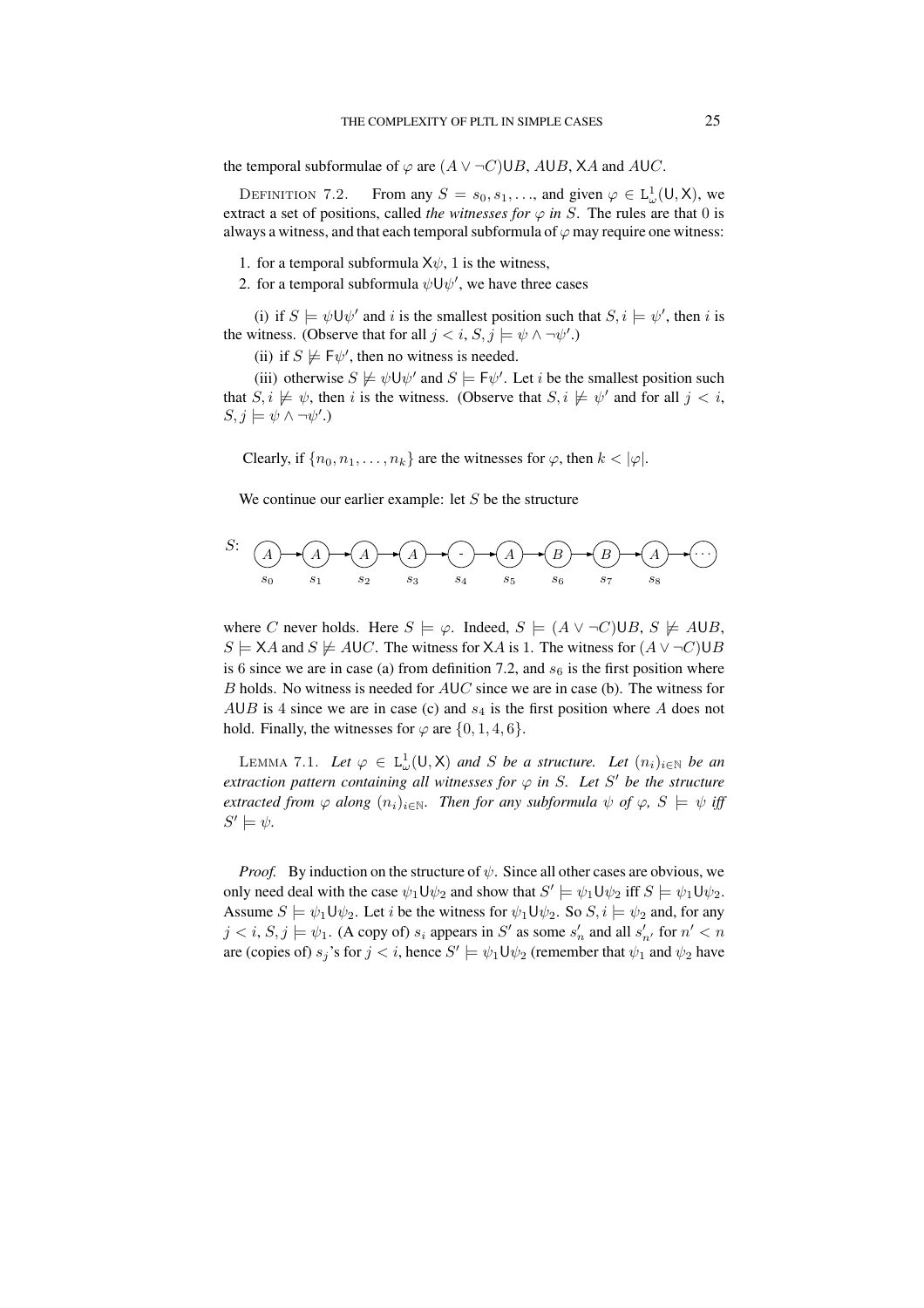no temporal operator.)

Now assume  $S \not\models \psi_1 \cup \psi_2$ . If  $\psi_1 \cup \psi_2$  has no witness, then no  $s_i$  satisfies  $\psi_2$ and therefore no  $s'_n$ : then  $S' \not\models \psi_1 \cup \psi_2$ . If i is the witness for  $\psi_1 \cup \psi_2$ , then  $S, i \not\models \psi_1$  and  $S, j \not\models \psi_2$  for  $j \leq i$ . Assume  $s_i$  appears as  $s'_n$  in  $S'$ : we have  $S', n \not\models \psi_1$  and  $S', m \not\models \psi_2$  for  $m \leq n$  , so that  $S', n \not\models \psi_1 \mathsf{U} \psi_2$ .

We may now conclude the proof of Prop. 7.2: Consider now a satisfiable  $\varphi \in$  $L^1_\omega(U, X)$  and assume  $S \models \varphi$ . Let  $\{n_0, \ldots, n_k\}$  be the witnesses for  $\varphi$  in S. We turn these into an extraction pattern by considering the sequence  $n_0 < n_1 <$  $\cdots < n_k$  prolongated by some  $n_{k+1} < n_{k+2} < \dots$  where the  $n_{k+i}$  are positions of states carrying the same valuation (there must be at least one valuation appearing infinitely often). The extracted  $S'$  has the form required for Prop. 7.2.

Continuing our previous example, and assuming the valuation of  $s<sub>6</sub>$  appears infinitely often, the resulting S' is made out of  $s_0, s_1, s_4$  and  $s_6$ , and it satisfies  $\varphi$ :



## **7.4. Model checking without temporal nesting**

We now consider model checking of formulae where the temporal height is at most 1.

PROPOSITION 7.3.  $MC(\mathsf{L}_{\omega}^{1}(\mathsf{U}, \mathsf{X}))$  *is in* **NP**.

*Proof.* Consider  $\varphi \in L^1_{\omega}(U, X)$  and assume  $T, s \models \varphi$ . Then there is a path S in T starting from s such that  $S, s \models \varphi$ .

The witnesses for  $\varphi$  in S are some  $W = \{n_0, \ldots, n_k\}$ . We consider an extraction pattern containing all witnesses of  $W$  and such that the extracted  $S'$  be a path in T: this may imply to retain some positions from S, between a  $n_i \in W$  and the following  $n_{i+1}$ , to ensure connectivity in T. In any case, it is possible to find an extraction pattern where  $n_k$  appears as some position  $l \leq k \times |T|$ .

Therefore, if  $T, s \models \varphi$  then this can be seen along a path S of the form  $s_0 \dots s_l(s_{l+1} \dots s_{l+m})^\omega$  with  $l \leq |\varphi| \times |T|$  and  $m \leq |T|$ . Guessing this path and

checking it can be done in non deterministic polynomial-time.

Since  $MC(\mathsf{L}^1_\omega(\mathsf{F}))$  is **NP**-hard [SC85], we get: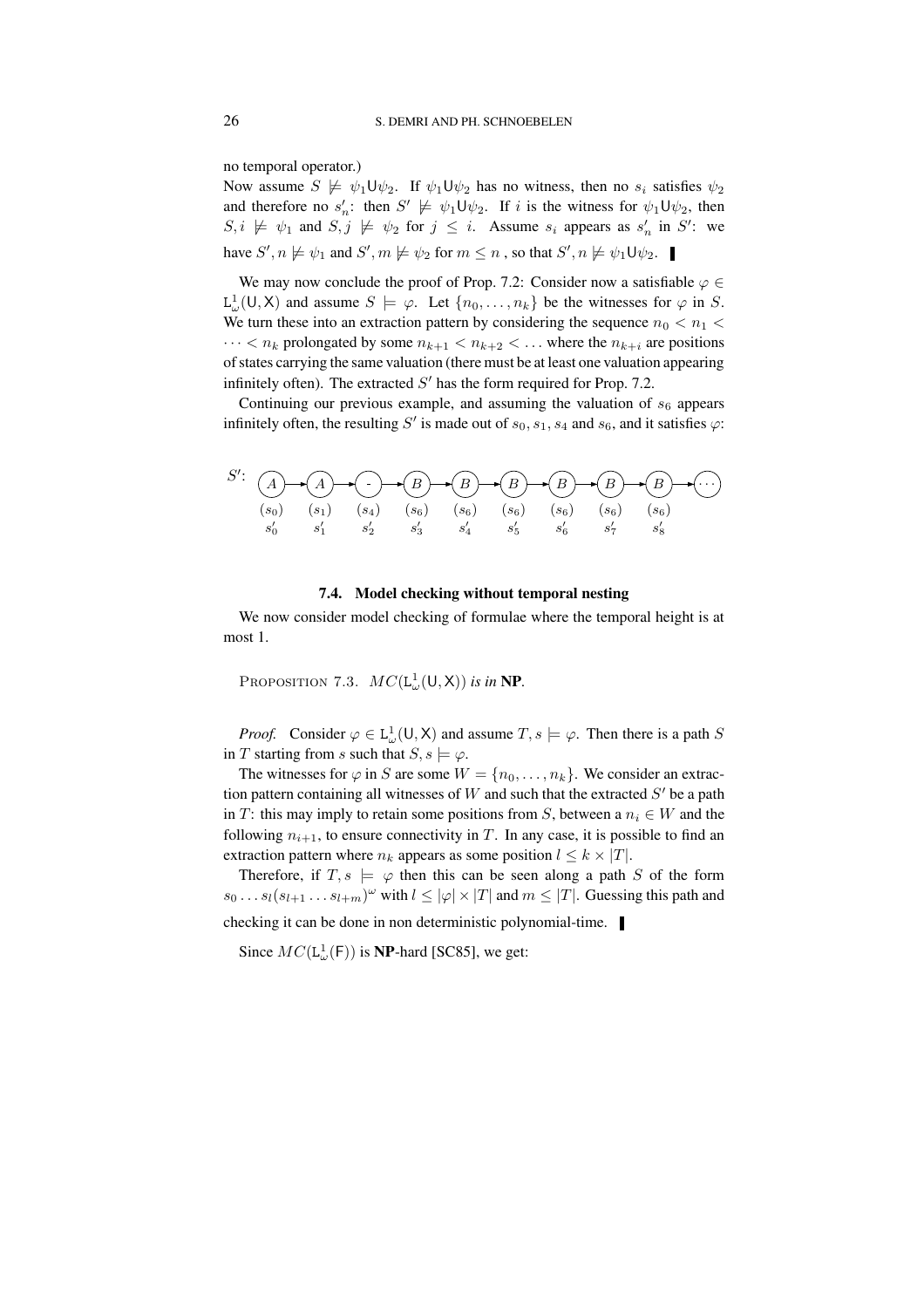| BI<br>г.<br>ч.<br>ш |  |
|---------------------|--|
|---------------------|--|

 $n-1, k < \omega$  Model checking Satisfiability  $L(\ldots)$  $L^0$  $\mathcal{L}$  L L L L 0  $L_{\omega}^{0}$  L [Lyn77] NP-complete [Coo71]<br>  $L(F)$  NP-complete [SC85] NP-complete [ON80]  $L(F)$ complete [SC85] NP-complete [ON80]<br>
NP-complete NP-complete  $\overline{\mathrm{L}}^1$ NP-complete<br>NP-complete  $\mathsf{L}_2^{\widetilde{\omega}}$ NP-complete  $_{\rm L_1^{\omega}}$ in P, NL-hard P  $L_n^k$  $f^+1(F)$ NL-complete L  $\mathtt{L}(\mathsf{U}^? )$  $L(U^?)$ ) PSPACE-complete [SC85] PSPACE-complete [SC85, HR83]  $\mathtt{L}^2_\omega(\dot{\mathsf{U}}^?$ PSPACE-complete PSPACE-complete  $\mathtt{L}^1_\omega(\mathsf{U}^?$ ) NP-complete NP-complete  $L_2^{\omega}(U)$ ) PSPACE-complete PSPACE-complete  $\mathtt{L}^{\boldsymbol{\bar{\omega}}}_1(\mathsf{U}^?$  $\overline{p}$  in P, NL-hard P  ${\tt L}_n^{{\tilde{\bf I}}+k}({\sf U}^?$ ) NL-complete L  $L(X)$ L(X) NP-complete NP-complete  $\mathbf{L}^k$ L<br>
MP-complete<br>
NP-complete<br>
NP-complete  $\frac{\overline{\mathbf{L}}_1^{\overline{\omega}}}{\mathbf{L}^k}$ NP-complete  $\frac{k}{n}$ (X) L L  $L(F, X)$ L(F, X) PSPACE-complete [SC85] PSPACE-complete [SC85, HR83]  $L^{2+k}$ NP-complete PSPACE-complete [Har85, Spa93]  $\overline{\mathrm{L}^1}$ NP-complete<br>
PACE-complete<br>
PSPACE-complete<br>
PSPACE-complete  $\overline{\mathbb{L}_1^{\tilde{\omega}}}$ PSPACE-complete  $L_n^{\overline{1}+k}$ NL-complete L  $L(U^?, X)$  $L(U^?, X)$ PSPACE-complete [SC85] | PSPACE-complete [SC85, HR83]  $\mathtt{L}^2_\omega(\mathsf{U}^?$ PSPACE-complete | PSPACE-complete [Har85, Spa93]  $\frac{\mathtt{L}^1_\omega(\mathtt{U}^?}{\mathtt{L}^\omega_1(\mathtt{U}^?}$ MP-complete<br>
PACE-complete<br>
PSPACE-complete<br>
PSPACE-complete PSPACE-complete  ${\tt L}_n^{{\tilde{\bf I}}+k}({\sf U}^?$ NL-complete L

A complete summary of complexity measures

Corollary 7.5. *For any set* H1, . . . *of PLTL temporal combinators,*  $MC(\mathsf{L}_{\omega}^1(\mathsf{F},\mathsf{H}_1,\ldots))$  is **NP**-complete.

#### **8. CONCLUDING REMARKS**

In this article we have measured the complexity of model checking and satisfiability for all fragments of PLTL obtained by bounding (1) the number of atomic propositions, (2) the temporal height, and (3) restricting the temporal operators one allows. Table 1 provides a complete summary.

In this table we use  $U^?$  to denote any of U and  $U^-$  since one outcome of our study is that all the problems we considered have the same computational complexity when "Until" is replaced by the weaker "flat Until", thereby ruining some hopes of [Dam99].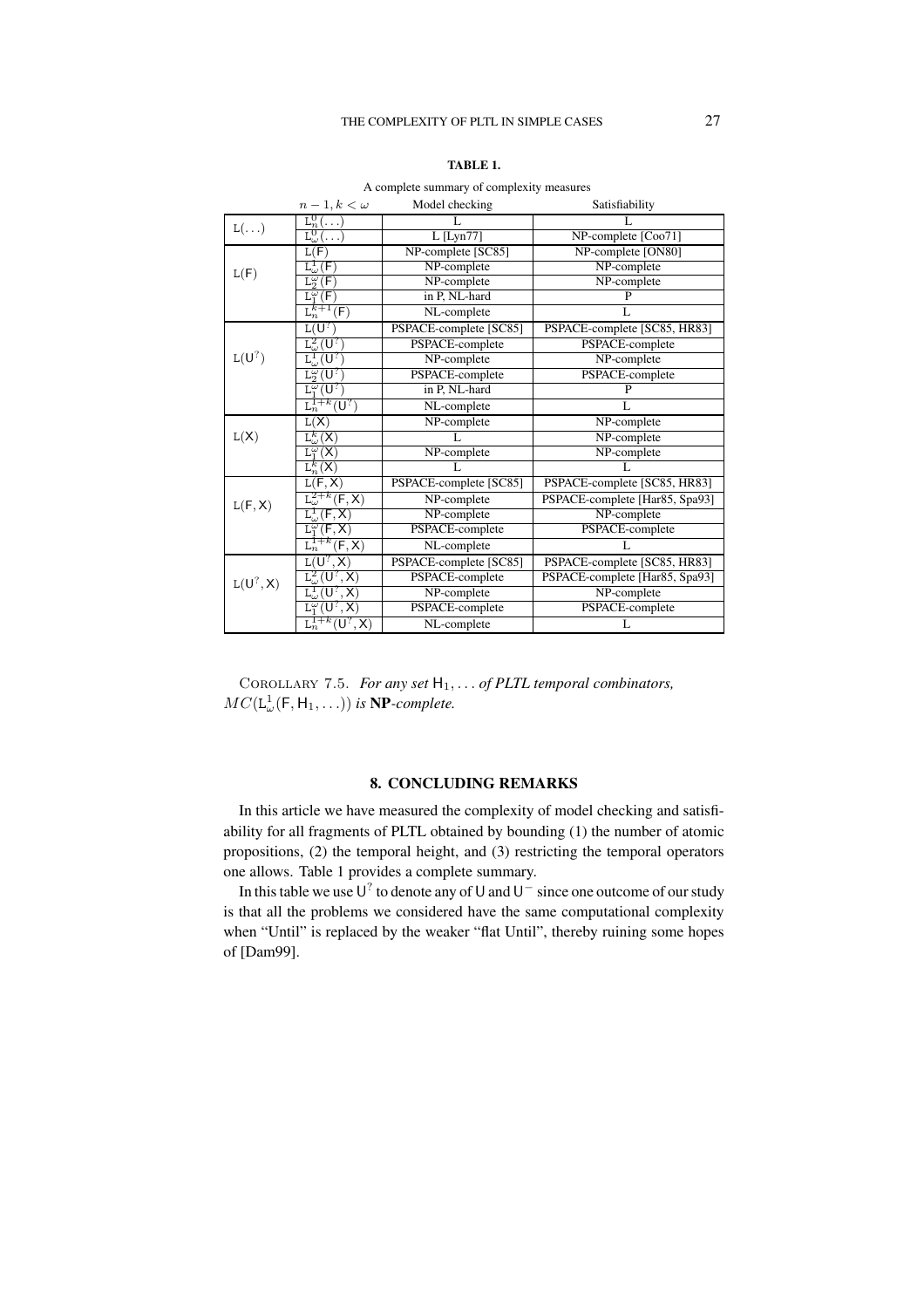### 28 S. DEMRI AND PH. SCHNOEBELEN

Some general conclusions can be read in the table. In most cases no reduction in complexity occurs when two propositions are allowed, or with temporal height two. Moreover, in most cases, for equal fragments, satisfiability and model checking belong to the same complexity class. Still the table displays some exceptions, two of which deserve comments :

1. Model checking and satisfiability for  $L_1^{\omega}(U)$  (only one proposition) are in **P**. Admittedly this fragment is not very relevant when it comes to, say, protocol verification. Moreover, it is open whether those problems are **P**-hard or in **NL**, to quote a few possibilities.

2. Model checking for  $L_{\omega}^{k}(F, X)$  is only **NP**-complete. This shows that  $F+X$ can be simpler than U. Because **NP**-hardness is already intractable, this result does not immediately suggest improved deterministic algorithms. However, the isolated fragment is very relevant.

Another way to see our results is to focus on the general techniques that we developed: we provided a simple transformation from QBF into model checking problems, and we formalized a number of logspace transformations leading to a few basic rules of thumb:

(1) when the number of propositions is fixed, satisfiability can be transformed into model checking,

- (2)  $n$  propositional variables can be encoded into
	- $(2.1)$  only one if F (sometimes) and X (next) are allowed,
	- $(2.2)$  only two if U (until) is allowed,

(3) when arbitrarily many propositions are allowed, temporal height can be reduced to 2 if F is allowed, and

(4) model checking for logics with X can be transformed into model checking without X.

(5) Besides, when the formula  $\varphi$  has temporal height at most 1, knowing whether  $S \models \varphi$  only depends on  $\mathcal{O}(|\varphi|)$  places in S.

Most of the time, these techniques are used to strengthen earlier hardness results, showing that they also apply to specific fragments. In some cases we develop specific arguments showing that the complexity really decreases under the identified threshold values.

The general situation in our study is that lower bounds are preserved when fragments are taken into account. Hence our investigations do not give a formal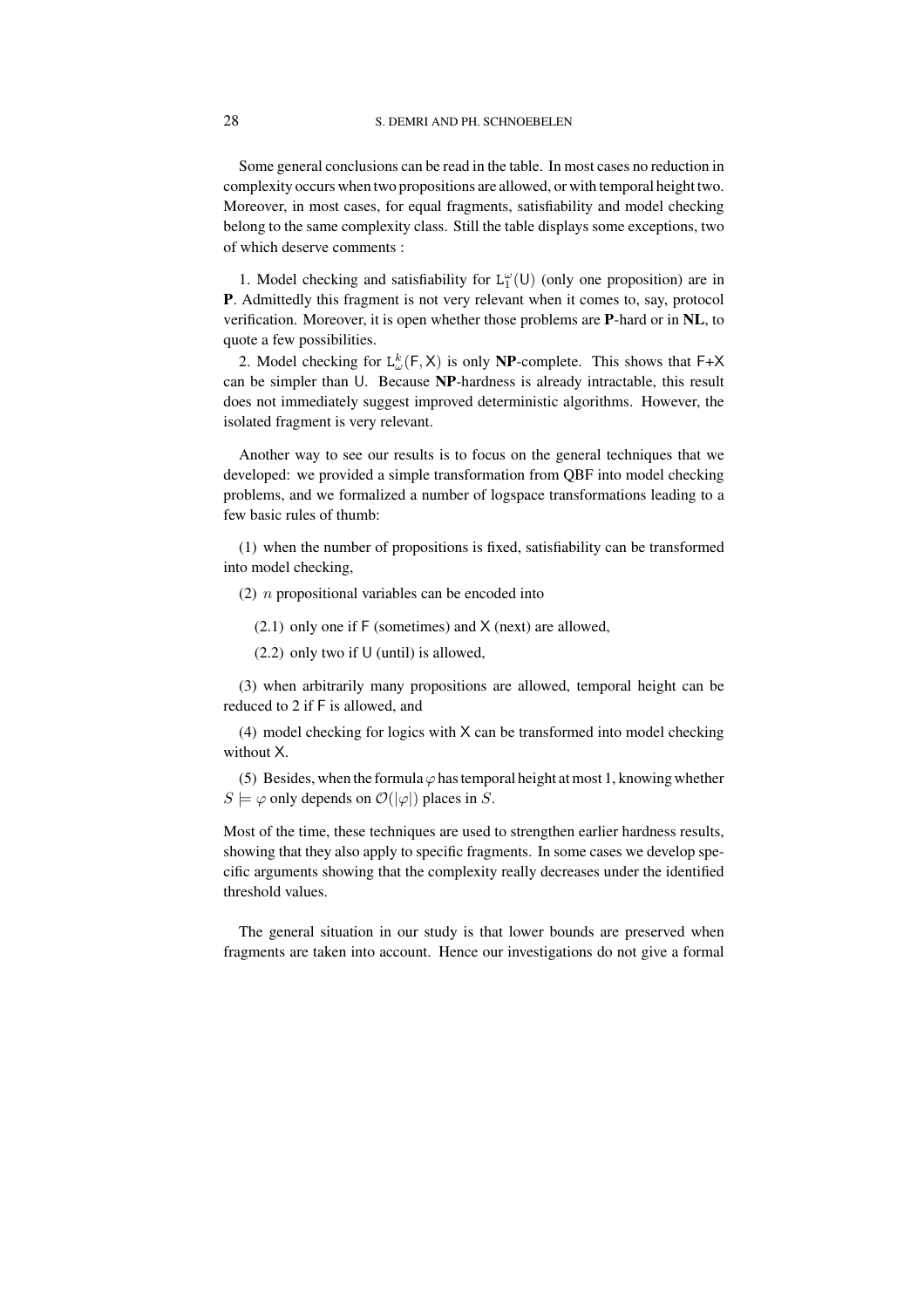justification of the alleged simplicity of "simple practical applications". Rather, we show that several natural suggestions are not sufficient.

Understanding and taming the complexity of linear temporal logics remains an important issue and the present work can be seen as some additional contribution. The ground is open for further investigations. We think future work could investigate

• different, finer definitions of fragments (witness [EES90]) that can be inspired by practical examples, or that aim at defeating one of our hardness proofs, e.g. forbidding the renaming technique we use in sections 7.1 and 7.2,

• restrictions on the models rather than the formulae,

• other complexity measures: e.g. average complexity, or separated complexity measure for models and formulae, or analysis of hard and easy distributions.

Additionaly, it must be noted that we only considered satisfiability and model checking, and ignored other problems that are important for verification: module checking, semantic entailment, . . .

#### **REFERENCES**

- BBC+96. N. Bjørner, A. Browne, E. Chang, M. Colón, A. Kapur, Z. Manna, H. B. Sipma, and T. E. Uribe. STeP: deductive-algorithmic verification of reactive and real-time systems. In *Proc. 8th Int. Conf. Computer Aided Verification (CAV'96), New Brunswick, NJ, USA, July-Aug. 1996*, volume 1102 of *Lecture Notes in Computer Science*, pages 415–418. Springer, 1996.
- BCG88. M. C. Browne, E. M. Clarke, and O. Grumberg. Characterizing finite Kripke structures in propositional temporal logic. *Theoretical Computer Science*, 59(1–2):115–131, 1988.
- BK98. D. Basin and N. Klarlund. Automata based symbolic reasoning in hardware verification. *Formal Methods in System Design*, 13(3):253–288, 1998.
- Bul65. R. A. Bull. An algebraic study of Diodorean modal systems. *The Journal of Symbolic Logic*, 30(1):58–64, 1965.
- CC00. H. Comon and V. Cortier. Flatness is not a weakness. In *Proc. 14th Int. Workshop Computer Science Logic (CSL'2000), Fischbachau, Germany, Aug. 2000*, volume 1862 of *Lecture Notes in Computer Science*, pages 262–276. Springer, 2000.
- CGH97. E. M. Clarke, O. Grumberg, and K. Hamaguchi. Another look at LTL model checking. *Formal Methods in System Design*, 10(1):47–71, 1997.
- CL93. Cheng-Chia Chen and I-Peng Lin. The computational complexity of satisfiability of temporal Horn formulas in propositional linear-time temporal logic. *Information Processing Letters*, 45(3):131–136, 1993.
- Coo71. S. Cook. The complexity of theorem-proving procedures. In *Proc. 3rd ACM Symp. Theory of Computing (STOC'71), Shaker Heights, Ohio, USA, May 1971*, pages 151–158, 1971.
- Dal96. M. Dalal. An almost quadratic class of satisfiability problems. In *Proc. 12th European Conf. Artificial Intelligence (ECAI'96), Budapest, Hungary, Aug. 1996*, pages 355–359. John Wiley & Sons, 1996.
- Dam99. D. R. Dams. Flat fragments of CTL and CTL∗: Separating the expressive and distinguishing powers. *Logic Journal of the IGPL*, 7(1):55–78, 1999.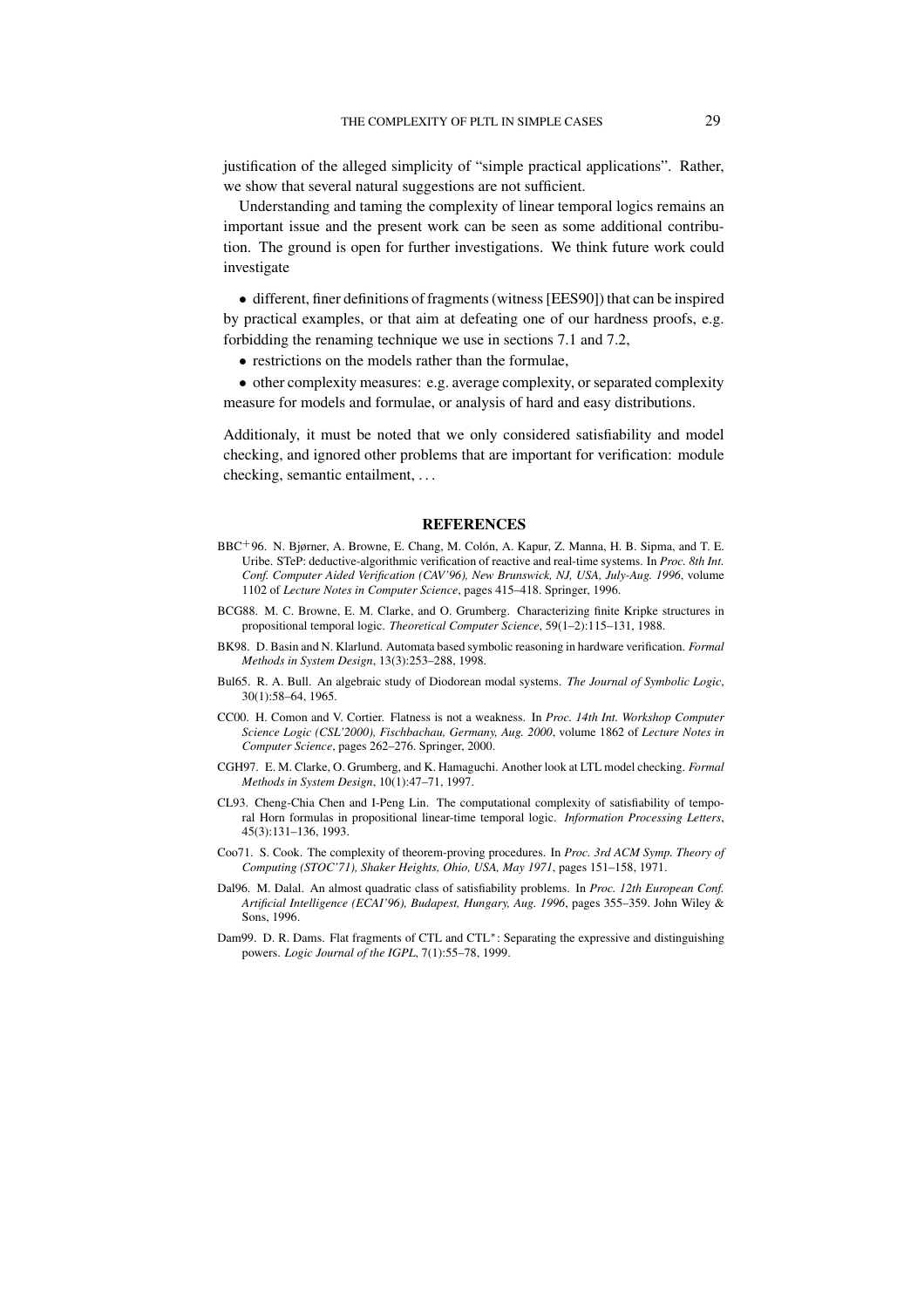#### 30 S. DEMRI AND PH. SCHNOEBELEN

- Dem96. S. Demri. A simple tableau system for the logic of elsewhere. In *Proc. 5th Int. Workshop on Theorem Proving with Analytical Tableaux and Related Methods (TABLEAUX'96), Terrasini, Palermo, Italy, May 1996*, volume 1071 of *Lecture Notes in Artificial Intelligence*, pages 177–192. Springer, 1996.
- DFR00. C. Dixon, M. Fisher, and M. Reynolds. Execution and proof in a Horn-clause temporal logic. In H. Barringer, M. Fisher, D. Gabbay, and G. Gough, editors, *Advancesin Temporal Logic*, volume 16 of *Applied Logic Series*, pages 413–433. Kluwer Academic, 2000.
- DG99. V. Diekert and P. Gastin. An expressively complete temporal logic without past tense operators for Mazurkiewicz traces. In *Proc. 13th Int. Workshop Computer Science Logic (CSL'99), Madrid, Spain, Sep. 1999*, volume 1683 of *Lecture Notes in Computer Science*, pages 188–203. Springer, 1999.
- DLNN97. F. M. Donini, M. Lenzerini, D. Nardi, and W. Nutt. The complexity of concept languages. *Information and Computation*, 134(1):1–58, 1997.
- DS98. S. Demri and Ph. Schnoebelen. The complexity of propositional linear temporal logics in simple cases (extended abstract). In *Proc. 15th Ann. Symp. Theoretical Aspects of Computer Science (STACS'98), Paris, France, Feb. 1998*, volume 1373 of *Lecture Notes in Computer Science*, pages 61–72. Springer, 1998.
- EES90. E. A. Emerson, M. Evangelist, and J. Srinivasan. On the limits of efficient temporal decidability. In *Proc. 5th IEEE Symp. Logic in Computer Science (LICS'90), Philadelphia, PA, USA, June 1990*, pages 464–475, 1990.
- EL87. E. A. Emerson and Chin-Laung Lei. Modalitiesfor model checking: Branching time logic strikes back. *Science of Computer Programming*, 8(3):275–306, 1987.
- Eme90. E. A. Emerson. Temporal and modal logic. In J. van Leeuwen, editor, *Handbook of Theoretical Computer Science, vol. B*, chapter 16, pages 995–1072. Elsevier Science, 1990.
- FV98. J. Franco and A. Van Gelder. A perspective on certain polynomial time solvable classes of Satisfiability. *Discrete Applied Mathematics*, 2002. In press.
- Gor94. R. Goré. Cut-free sequent and tableau systems for propositional Diodorean modal logics. *Studia Logica*, 53:433–457, 1994.
- Hal95. J. Y. Halpern. The effect of bounding the number of primitive propositions and the depth of nesting on the complexity of modal logic. *Artificial Intelligence*, 75(2):361–372, 1995.
- Har85. D. Harel. Recurring dominos: Making the highly undecidable highly understandable. *Annals of Discrete Mathematics*, 24:51–72, 1985.
- Hem00. E. Hemaspaandra. The complexity of Poor Man's logic. In *Proc. 17th Ann. Symp. Theoretical Aspects of Computer Science (STACS'2000), Lille, France, Feb. 2000*, volume 1770 of *Lecture Notes in Computer Science*, pages 230–241. Springer, 2000.
- Hol97. G. J. Holzmann. The model checker Spin. *IEEE Transactions on Software Engineering*, 23(5):279–295, 1997.
- HR83. J. Y. Halpern and J. H. Reif. The propositional dynamic logic of deterministic, well-structured programs. *Theoretical Computer Science*, 27(1–2):127–165, 1983.
- Jon75. N. D. Jones. Space-bounded reducibility among combinatorial problems. *Journal of Computer and System Sciences*, 11(1):68–85, 1975.
- KV98. O. Kupferman and M. Y. Vardi. Relating linear and branching model checking. In *Proc. IFIP Working Conference on Programming Concepts and Methods (PROCOMET'98), Shelter Island, NY, USA, June 1998*, pages 304–326. Chapman & Hall, 1998.
- Lam83. L. Lamport. What good is temporal logic? In *Information Processing'83. Proc. IFIP 9th World Computer Congress, Sep. 1983, Paris, France*, pages 657–668. North-Holland, 1983.